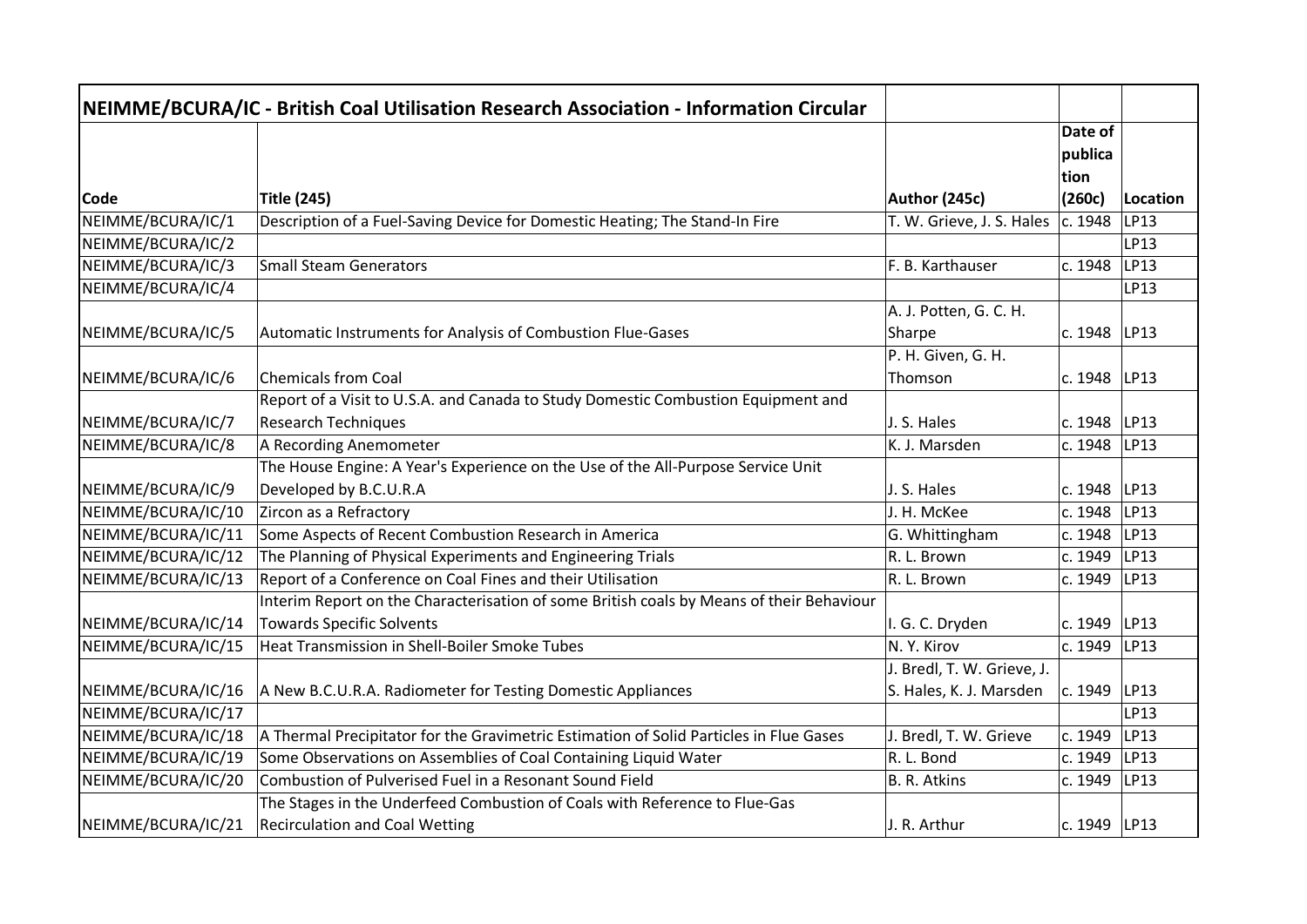| NEIMME/BCURA/IC/22 | A Portable Unit for Gas Analysis Based on the Constant Volume Principle                 | J. B. Reed               | c. 1949        | LP13 |
|--------------------|-----------------------------------------------------------------------------------------|--------------------------|----------------|------|
| NEIMME/BCURA/IC/23 | The Preparation of Highly Reactive Chars from Coal and their Interaction with Sulphur   | W. J. Kramers            | c. 1949        | LP13 |
|                    |                                                                                         | J. H. McKee, A. M.       |                |      |
| NEIMME/BCURA/IC/24 | The Preparation and Properties of Extruded and Slipcast Zircon                          | Adams                    | c. 1949        | LP13 |
|                    |                                                                                         | W. J. Kramers, M.        |                |      |
| NEIMME/BCURA/IC/25 | The Formation of Coke from Weakly Caking Coal by Rapid Carbonisation                    | Pirani, W. D. Smith      | c. 1950        | LP13 |
| NEIMME/BCURA/IC/26 | A Theoretical Contribution to the Design of Smoke Tubes of an Economic Boiler           | R. H. Baulk              | c. 1950        | LP13 |
| NEIMME/BCURA/IC/27 | An Instrument for Measuring the Total Heat Content of Combustion Gases                  | R. H. Baulk              | c. 1950        | LP13 |
| NEIMME/BCURA/IC/28 | Boiler Calculations and their Solution by Means of Nomograms                            | M. V. Murrary            | c. 1950        | LP13 |
| NEIMME/BCURA/IC/29 | A Recording Optical Density Smoke Meter for Use in Connection with Domestic             | J. Bredl, K. J. Marsden  | c. 1950        | LP13 |
|                    |                                                                                         | A. M. Adams, J. R.       |                |      |
|                    |                                                                                         | Bowring, H. G. Crone,    |                |      |
| NEIMME/BCURA/IC/30 | The Internal Burning of Solid Fuels                                                     | W. J. Kramers            | c. 1950   LP13 |      |
|                    | Second Report on the Characterisation of Some British Coals by Means of Their Behaviour |                          |                |      |
| NEIMME/BCURA/IC/31 | <b>Towards Specific Solvents</b>                                                        | I. G. C. Dryden          | c. 1950        | LP13 |
| NEIMME/BCURA/IC/32 | A Recording Weight-Meter                                                                | J. Bredl, K. J. Marsden  | c. 1950        | LP13 |
|                    | The Effect of Carbon Smokes on Corrosion and Dew-point Phenomena in Gases               | D. Flint, R. W. Kear, G. |                |      |
| NEIMME/BCURA/IC/33 | <b>Containing Sulphur Trioxide</b>                                                      | Whittingham              | c. 1950 LP13   |      |
|                    | Some Properties of the Sulphuric Acid Condensing on Cool Surfaces from Gases            | H. D. Tylor, J. E.       |                |      |
| NEIMME/BCURA/IC/34 | Containing Sulphur Trioxide                                                             | Roughton                 | c. 1950        | LP13 |
| NEIMME/BCURA/IC/35 | The Preparation of Coal Ceramic Specimens by Cutting and Grinding Techniques            | J. H. McKee, G. W.       | c. 1950        | LP13 |
| NEIMME/BCURA/IC/36 | Grindability of British Britght Coals - The Hardgrove Test                              | P. G. W. Hawksley        | c. 1950        | LP13 |
| NEIMME/BCURA/IC/37 | A Technique for Entraining Fine Powders in an Air Stream at a Constant Rate             | <b>B. R. Atkins</b>      | c. 1950        | LP13 |
| NEIMME/BCURA/IC/38 | An X-Ray Diffraction Examination of Vitrinites From Some British Coals                  | J. B. Nelson             | c. 1950        | LP13 |
| NEIMME/BCURA/IC/39 | A Self-Checking Method for the Sampling of Coal                                         | R. L. Brown              | c. 1950        | LP13 |
|                    | Third Report of the Characterisation of Some British Coals by Means of Their Behaviour  |                          |                |      |
| NEIMME/BCURA/IC/40 | <b>Towards Specific Solvents</b>                                                        | I. G. C. Dryden          | c. 1951   LP13 |      |
| NEIMME/BCURA/IC/41 | Heat Transfer in Continuous Regenerative (Rotary) Air Preheaters                        | G. G. Thurlow            | c. 1951        | LP13 |
|                    |                                                                                         | I. G. C. Dryden, J. H.   |                |      |
| NEIMME/BCURA/IC/42 | Technical Applications of Mixtures and Products Prepared from Coal and Amine Solvents   | McKee                    | c. $1951$ LP13 |      |
|                    | Some Aspects of Fundamental Combustion Research at B.C.U.R.A. - The Combustion of       |                          |                |      |
| NEIMME/BCURA/IC/43 | Coals in Model Fuel Beds                                                                | J. R. Arthur             | c. 1951 LP13   |      |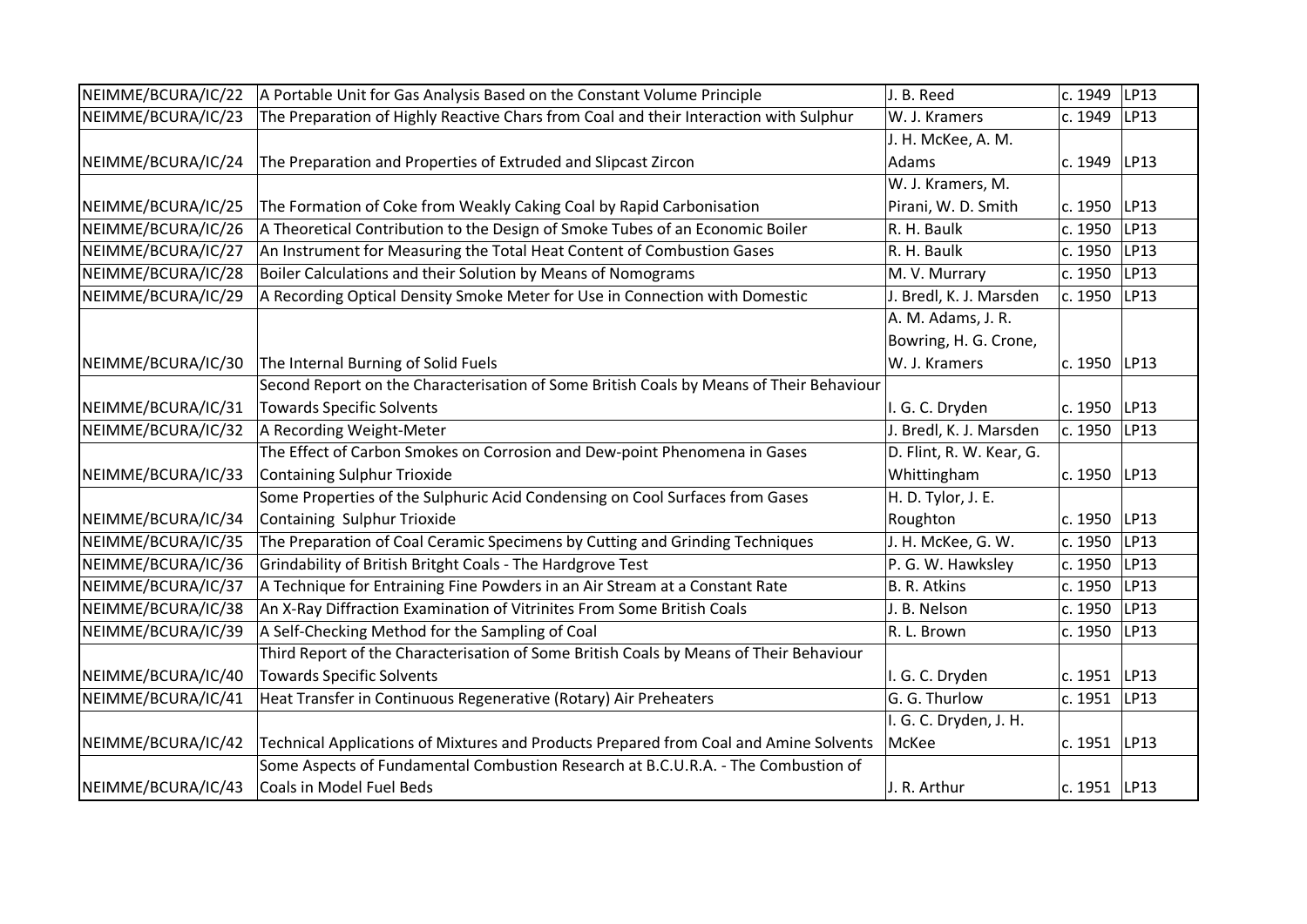|                    |                                                                                         | S. A. Burke, G. A.          |                  |      |
|--------------------|-----------------------------------------------------------------------------------------|-----------------------------|------------------|------|
| NEIMME/BCURA/IC/44 | Automatic Control Systems for the Coal Feed of Gas Producers                            | Sparham                     | c. 1951   LP13   |      |
| NEIMME/BCURA/IC/45 | The Determination of SO2 and SO3 in Flue Gases                                          | P. F. Corbett               | c. 1951          | LP13 |
| NEIMME/BCURA/IC/46 | Studies of the Reflections of Coal and of Some Forms of Carbon for Vertically Incident  | B. C. Mukhergee             | c. 1951          | LP13 |
|                    |                                                                                         | R. S. Bernhardt, A. J.      |                  |      |
| NEIMME/BCURA/IC/47 | An Automatic Pre-Set Control for Electric Muffle Furnaces                               | Copson                      | c. 1951          | LP13 |
| NEIMME/BCURA/IC/48 | The Characteristic Petrological Components of Coal                                      | Clarence A. Seyler          | c. 1951          | LP13 |
|                    |                                                                                         | P. G. W. Hawksley, S.       |                  |      |
| NEIMME/BCURA/IC/49 | A Cyclone Dust Sampling Probe for Large Ducts. Construction, Use and Site Tests         | Badzioch, J. H. Blackett    | c. 1952 LP13     |      |
| NEIMME/BCURA/IC/50 | The Effect of Coal Characteristics on Boiler Performance                                | D. C. Gunn                  | c. 1951          | LP13 |
|                    |                                                                                         | R. L. Brown, R. L.          |                  |      |
| NEIMME/BCURA/IC/51 | <b>Mineral Constituents of Coal</b>                                                     | Caldwell, F. Fereday        | c. 1951   LP13   |      |
| NEIMME/BCURA/IC/52 | The Influence of Zinc Oxide Smokes on the Oxidation of SO2 in Coal Gas Flames           | R. F. Littlejohn            | c. 1951          | LP13 |
| NEIMME/BCURA/IC/53 | Some Simple Carbonisation Experiments Relevant to Gas Producers                         | G. A. Sparham               | c. 1951          | LP13 |
|                    | The Measurement of the Young's Modulus of Brittle Refractory Materials by Flexure of a  | B. L. Majumder, J. H.       |                  |      |
| NEIMME/BCURA/IC/54 | Beam                                                                                    | McKee                       | c. 1951 $ LP13 $ |      |
|                    |                                                                                         | P. F. Corbett, D. Flint, R. |                  |      |
| NEIMME/BCURA/IC/55 | Developments in the B.C.U.R.A. Dewpoint Meter                                           | F. Littlejohn               | c. 1952 LP13     |      |
|                    | The Swelling and Solution of Coals in Amine Solvents: Some Observations Mainly of       |                             |                  |      |
| NEIMME/BCURA/IC/56 | Scientific Interest                                                                     | I. G. C. Dryden             | c. 1952 LP13     |      |
|                    |                                                                                         | A. R. Dolman, J. E.         |                  |      |
|                    |                                                                                         | Roughton, W. D. Smith,      |                  |      |
| NEIMME/BCURA/IC/57 | An Investigation of Some Aspects of the Mode of Heat Release in Fuel Beds Pt I. and II. | C. R. Wyllie                | c. 1952 LP13     |      |
| NEIMME/BCURA/IC/58 | An Air-Cooled Metal Probe for the Investigation of the Corrosive Nature of Boiler Flue  | G. G. Thurlow               | c. 1952          | LP13 |
|                    | The Influence of Certain Smokes and Dusts on the SO3 Content of the Flue Gases in       |                             |                  |      |
| NEIMME/BCURA/IC/59 | <b>Power Station Boilers</b>                                                            | P. F. Corbett, D. Flint     | c. 1952          | LP13 |
|                    |                                                                                         | G. W. C. Allan, R. H.       |                  |      |
|                    |                                                                                         | Baulk, R. Jackson, R. J.    |                  |      |
| NEIMME/BCURA/IC/60 | Report on Visit to German Gasification Plants                                           | Sarjant                     | c. 1952   LP13   |      |
| NEIMME/BCURA/IC/61 | Dust in Shell Boilers                                                                   | D. C. Gunn, N. Y. Kirov     | c. 1952          | LP13 |
| NEIMME/BCURA/IC/62 | A Rapid Approximate Method for Determining Moisture in Coal                             | W. J. Allum                 | c. 1952          | LP13 |
| NEIMME/BCURA/IC/63 | A Catalytic Oxidation of Phenanthrene                                                   | J. D. Brooks                | c. 1952 LP13     |      |
| NEIMME/BCURA/IC/64 | Smoke Emitted by Coal and Chemical Methods for its Reduction                            | A. H. Billington            | c. 1952   LP13   |      |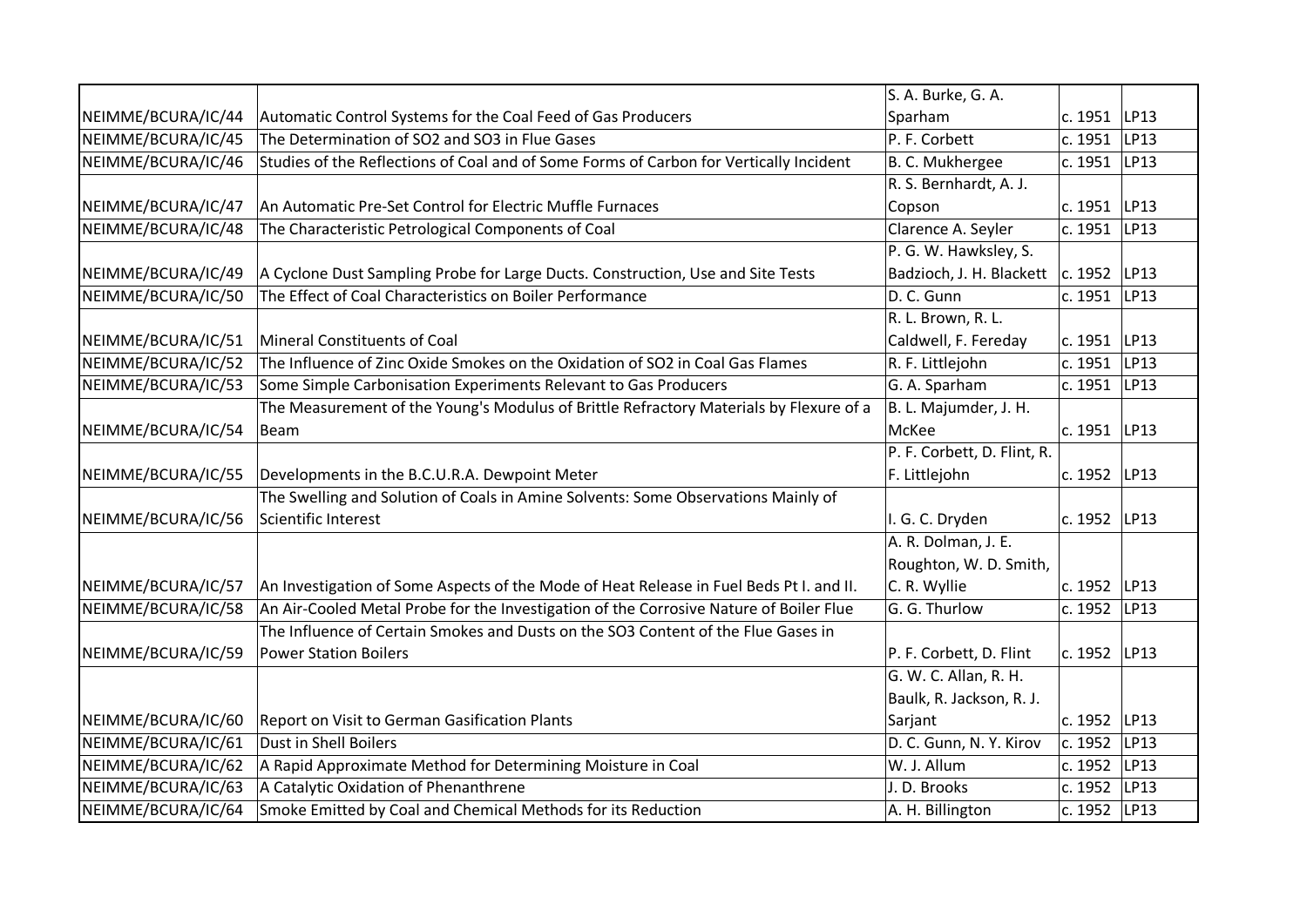| NEIMME/BCURA/IC/65 | The SO3 Content of the Combustion Gases from an Oil-Fired Water-Tube Boiler                 | P. F. Corbett                      | c. 1952 LP13 |      |
|--------------------|---------------------------------------------------------------------------------------------|------------------------------------|--------------|------|
|                    | Calculation of Pressure Drop Through the Tube Banks in Locomotive and Economic-Type         |                                    |              |      |
| NEIMME/BCURA/IC/66 | <b>Boilers</b>                                                                              | M. V. Murrary                      | c. 1952 LP13 |      |
|                    |                                                                                             | N.Y. Kirov, E.J.                   |              |      |
| NEIMME/BCURA/IC/67 | Sampling and Measuring the Temperature of Boiler Exit Gases                                 | MacDonald                          | c. 1952 LP13 |      |
|                    |                                                                                             | R. W. Kear, G.                     |              |      |
| NEIMME/BCURA/IC/68 | The Reactivity of Coke to SO3                                                               | Whittingham                        | c. 1952 LP13 |      |
|                    | A Preliminary Study of Stratification in the Furnace Tube of a Shell-Type Boiler Fired by a |                                    |              |      |
| NEIMME/BCURA/IC/69 | Chain-Grate Stoker                                                                          | M. V. Murrary                      | c. 1953 LP13 |      |
|                    |                                                                                             | P. F. Corbett, D. Flint, A.        |              |      |
| NEIMME/BCURA/IC/70 | Dewpoints of Some Industrial Gases                                                          | W. Lindsay                         | c. 1953      | LP13 |
|                    |                                                                                             | A. R. Dolman, J. E.                |              |      |
|                    |                                                                                             | Roughton, W. D. Smith,             |              |      |
| NEIMME/BCURA/IC/71 | An Investigation of Some Aspects of the Mode of Heat Release in Fuel Beds Pt. III           | C. R. Wyllie                       | c. 1953      | LP13 |
| NEIMME/BCURA/IC/72 | Automatic Determination of Mass Flow of Feed Water to Boilers                               | G. B. Cornford                     | c. 1953      | LP13 |
| NEIMME/BCURA/IC/73 |                                                                                             |                                    |              | LP13 |
| NEIMME/BCURA/IC/74 | An X-Ray Diffraction Examination of Flue-Side Deposits from Power-Station Boilers           | H. D. Taylor, J. B. Nelson c. 1953 |              | LP13 |
|                    | The Effect of Metal Oxide Smokes on the SO3 Content of Combustion Gases from Fuel           | D. Flint, A. W. Lindsay,           |              |      |
| NEIMME/BCURA/IC/75 | Oils                                                                                        | R. F. Littlejohn                   | c. 1953      | LP13 |
| NEIMME/BCURA/IC/76 | Corrosion Studies on a Model Rotary Air-Preheater                                           | G. G. Thurlow                      | c. 1953      | LP13 |
| NEIMME/BCURA/IC/77 | Reactions of Alkylphenols over Cracking Catalysts                                           | P. H. Given                        | c. 1953      | LP13 |
|                    |                                                                                             | A. R. Dolman, J. E.                |              |      |
|                    |                                                                                             | Roughton, W. D. Smith,             |              |      |
| NEIMME/BCURA/IC/78 | An Investigation of Some Aspects of the Mode of Heat Release in Fuel Beds Pt. IV            | C. R. Wyllie                       | c. 1953      | LP13 |
|                    |                                                                                             | A. R. Dolman, J. E.                |              |      |
|                    |                                                                                             | Roughton, W. D. Smith,             |              |      |
| NEIMME/BCURA/IC/79 | An Investigation of Some Aspects of the Mode of Heat Release in Fuel Beds Pt. V             | C. R. Wyllie                       | c. 1953      | LP13 |
|                    | The Repeatability and Accuracy of Producer Gas Analytics in the Bone and Wheeler            | D. Flint, J. H. Horspool,          |              |      |
| NEIMME/BCURA/IC/80 | Apparatus                                                                                   | M. P. Mendoza                      | c. 1953      | LP13 |
| NEIMME/BCURA/IC/81 | Report of Tests on Gas-Producer Tars                                                        | S. A. Burke                        | c. 1953      | LP13 |
| NEIMME/BCURA/IC/82 | Report on the G.I. Type of Two-Stage Gas Producer                                           | S. A. Burke                        | c. 1963      | LP13 |
| NEIMME/BCURA/IC/83 | The Effectr of Auxiliary Fuel Firing on the SO3 Content of Flue Gases                       | K. Barker, P. F. Corbett           | c. 1953      | LP13 |
| NEIMME/BCURA/IC/84 | Some Uses of Nomogram in Statistics                                                         | S. R. Broadbent                    | c. 1953 LP13 |      |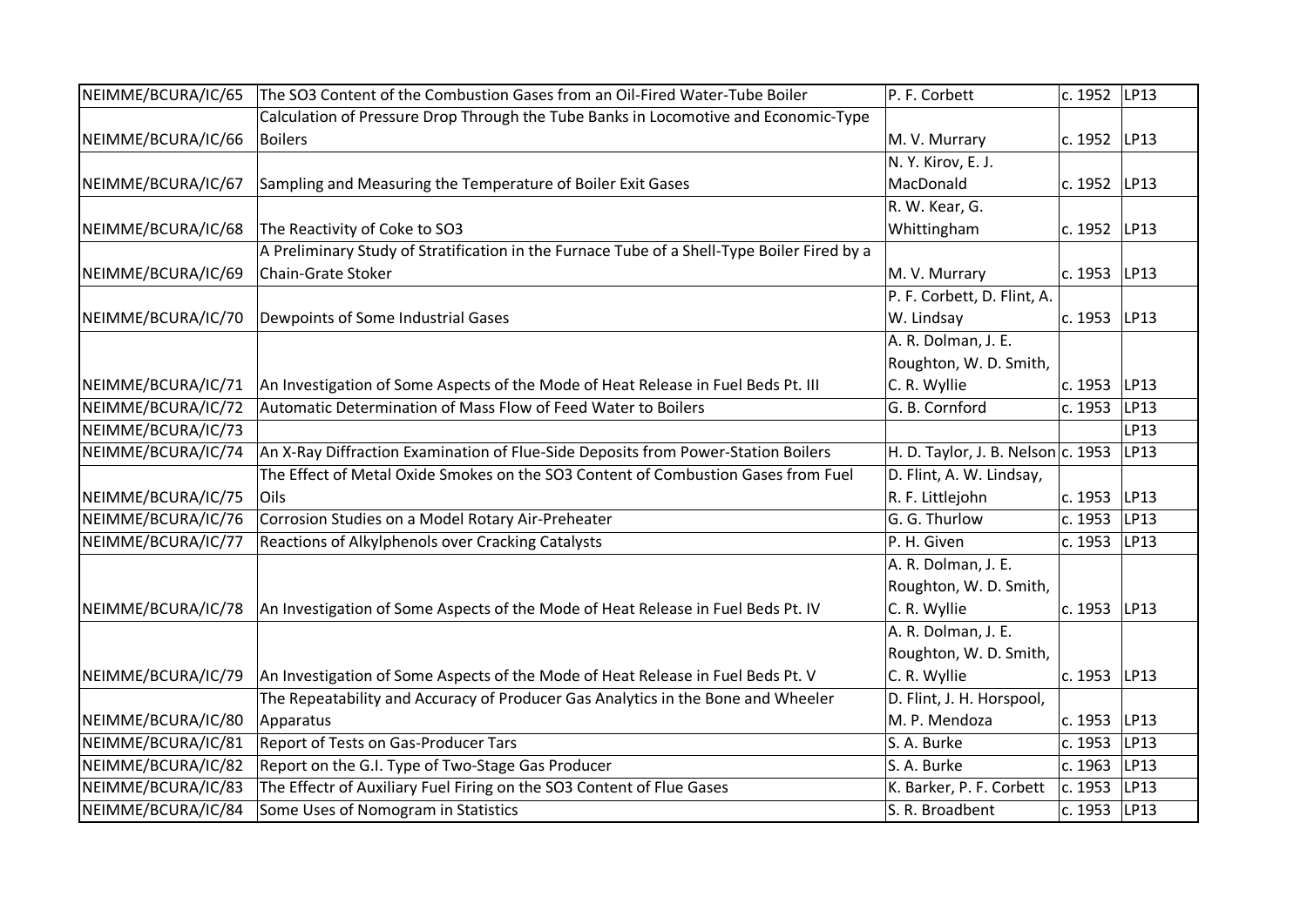| NEIMME/BCURA/IC/85               | Some Optical Properties of British Coals                                                 | A. J. Shaw, D. Chandra      | c. 1953  LP13    |      |
|----------------------------------|------------------------------------------------------------------------------------------|-----------------------------|------------------|------|
|                                  |                                                                                          | R. L. Brown, M. V.          |                  |      |
| NEIMME/BCURA/IC/86               | Theory of the Accuracy of Shell-Boiler Trials                                            | Murray                      | c. 1953          | LP13 |
| NEIMME/BCURA/IC/87               | Wet Stream Generation in a Shell-Type Boiler                                             | M. V. Murray                | c. 1953          | LP13 |
|                                  | The Properties of Smoke Part I. The Formation of Soot and Related Materials in Diffusion | J. R. Arthur, D. H.         |                  |      |
| NEIMME/BCURA/IC/88               | Flames                                                                                   | Napier                      | c. 1953          | LP13 |
|                                  | A Suction Pyrometer for Measuring Gas Exit Temperatures from the Combustion              | R. Barber, T. Land, R.      |                  |      |
| NEIMME/BCURA/IC/89               | <b>Chambers of Water-Tube Boilers</b>                                                    | Jackson, G. G. Thurlow      | c. 1953 LP13     |      |
|                                  |                                                                                          | A. J. Copson, R. S.         |                  |      |
|                                  |                                                                                          | Bernhardt, M. P.            |                  |      |
| NEIMME/BCURA/IC/90               | A Laboratory Tube Furnace for Determining Ash-Fusibility Characteristics up to 750°C     | Mendoza, D. E. Shipley      | $ c. 1954 $ LP13 |      |
| NEIMME/BCURA/IC/91               | Heat Transfer Between a Single Hot-Air Jet and a Flat Plate                              | G. G. Thurlow               | c. 1954          | LP13 |
|                                  | The Chemical Reaction Between Nitrogen Dioxide and Coal as a Means for the Controlled    |                             |                  |      |
| NEIMME/BCURA/IC/92               | Reduction of the Caking, Swelling and Smoke-Producing Tendencies of Coal                 | A. H. Billington            | c. 1954   LP13   |      |
| NEIMME/BCURA/IC/93               | Laboratory Studies on the Use of Coal Tar Bases as Inhibitors of Corrosion by Flue Gases | R. W. Kear                  | c. 1954          | LP13 |
| NEIMME/BCURA/IC/94               | The Gravimetric Analysis of Flue Gas                                                     | D. Flint, M. P. Mendoza     | c. 1954          | LP13 |
| NEIMME/BCURA/IC/95               | Underfeed Ignition of Solid Fuels: Effects of Absolute Pressure Variation                | J. R. Arthur, J. R.         | c. 1954          | LP13 |
|                                  |                                                                                          | A. M. Godridge, G. G.       |                  |      |
| NEIMME/BCURA/IC/96               | A Total Heat Meter for Use in Industrial Furnaces                                        | Thurlow                     | c. 1954 LP13     |      |
| NEIMME/BCURA/IC/97               | The Corrosive Nature of Combustion Gases                                                 | G. Whittingham              | c. 1954          | LP13 |
|                                  | Some Investigations into the Effect of Temperature and Pressure on the Collection        | M. C. Clark, B. G. Curtis,  |                  |      |
| NEIMME/BCURA/IC/98               | <b>Efficiency of Cyclone Dust Separators</b>                                             | D. B. Leason                | c. 1954 LP13     |      |
|                                  |                                                                                          | A. R. Dolman, J. E.         |                  |      |
| NEIMME/BCURA/IC/99               | The Evaluation of Coals for Use on Underfeed Stokers                                     | Roughton, W. D. Smith       | c. 1954 LP13     |      |
|                                  | X-Ray Studies of the Ultra-fine Structure of Coal II - Atomic Distribution Functions of  |                             |                  |      |
|                                  | NEIMME/BCURA/IC/100 Vitrinite from Bituminous Coals                                      | J. B. Nelson                | c. 1954 LP13     |      |
|                                  | Some Kinetic Aspects of the Slow Combustion of Solid Fuels Part I. Some Effects of Fuel  | J. R. Arthur, E. J. Newitt, |                  |      |
|                                  | NEIMME/BCURA/IC/101 Type, Burning Time, Surface Oxygen and Particle Size                 | M. M. Raftery               | c. 1954          | LP13 |
|                                  | Properties of Smoke Part II. Combustion Products from Reversed Diffusion Flames of       | J. R. Arthur, J. M.         |                  |      |
| NEIMME/BCURA/IC/102 Hydrocarbons |                                                                                          | Horspool, D. H. Napier      | c. 1954 LP13     |      |
|                                  |                                                                                          | P. F. Langley, D. H.        |                  |      |
|                                  | NEIMME/BCURA/IC/103 Properties of Smoke Part III - Release of Volatile Matter from Coal  | Napier                      | c. 1954 LP13     |      |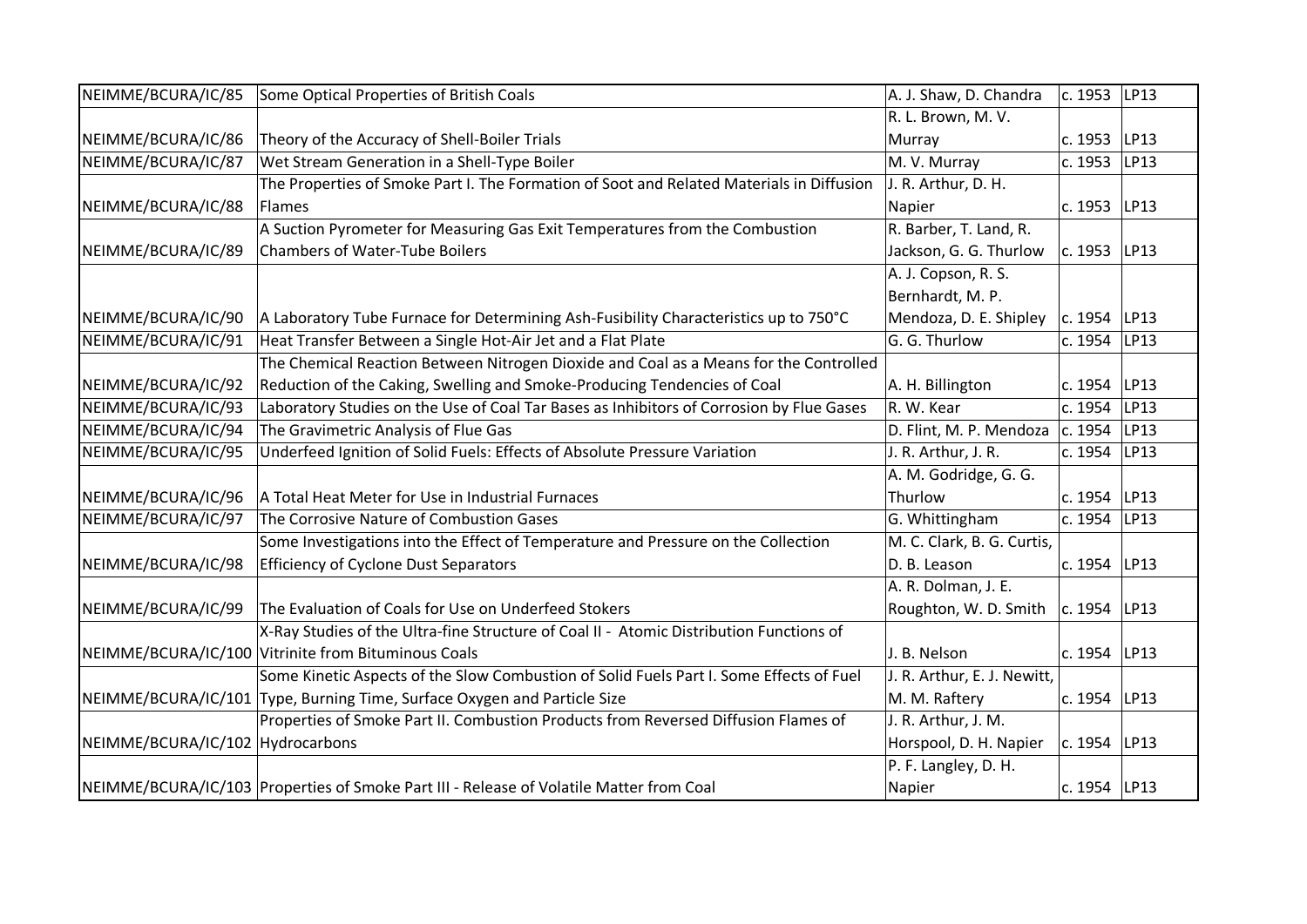|                                      | NEIMME/BCURA/IC/104 The Infra-Red Spectra of Coals                                                                               | J. K. Brown                | c. 1954 LP13   |      |
|--------------------------------------|----------------------------------------------------------------------------------------------------------------------------------|----------------------------|----------------|------|
|                                      |                                                                                                                                  |                            |                |      |
|                                      | NEIMME/BCURA/IC/105 Infra-Red Studies of Carbonised Coals                                                                        | J. K. Brown                | c. 1954 LP13   |      |
|                                      | A Pilot Scale Furnace for Experimental Studies of the Behaviour of Mineral Matter During                                         | M. E. How, R. W. Kear,     |                |      |
|                                      | NEIMME/BCURA/IC/106 the Combustion of Pulverised Coal                                                                            | G. Whittingham             | c. 1954   LP13 |      |
|                                      | NEIMME/BCURA/IC/107 Size and Interaction of Coal Molecules in Solution                                                           | P. H. Given                | c. 1954 LP13   |      |
|                                      |                                                                                                                                  | A. M. Godridge, G. G.      |                |      |
|                                      | NEIMME/BCURA/IC/108 A Suction Pyrometer for the Measurement of High Temperatures in Dust Laden Gases                             | Thurlow                    | c. 1954 LP13   |      |
|                                      |                                                                                                                                  |                            |                |      |
|                                      | NEIMME/BCURA/IC/109 How Precise is a Boiler Trial?                                                                               | S. R. Broadbent            | c. 1954   LP13 |      |
|                                      |                                                                                                                                  | A. M. Godridge, R.         |                |      |
|                                      | NEIMME/BCURA/IC/110 The Calibration and Operation of a Small Pneumatic Pyrometer                                                 | Jackson, G. G. Thurlow     | c. 1954 LP13   |      |
|                                      |                                                                                                                                  | A. R. Dolman, J. E.        |                |      |
|                                      |                                                                                                                                  | Roughton, W. D. Smith,     |                |      |
|                                      | NEIMME/BCURA/IC/111 The Release of Heat from Fuel Beds                                                                           | C. R. Wyllie               | c. 1954   LP13 |      |
|                                      | Coal Grindability - A Standard Procedure for the Determination of Coal Grindability and a                                        |                            |                |      |
|                                      | NEIMME/BCURA/IC/112 Survey of Grindabilities of British Coals                                                                    | T. G. Callcott             | c. 1954 LP13   |      |
|                                      |                                                                                                                                  | I. G. C. Dryden, K. S.     |                |      |
|                                      | NEIMME/BCURA/IC/113 The Mechanism of Coke Formation with Particular Reference to the Early Stages                                | Pankhurst                  | c. 1954        | LP13 |
|                                      |                                                                                                                                  | W. M. Crane, A. W.         |                |      |
|                                      | NEIMME/BCURA/IC/114 An Air Cooled Probe for the Collection of Deposits in Coal Fired Boilers                                     | Lindsay, G. G. Thurlow     | c. 1954 LP13   |      |
|                                      | The Effect of Hydrochloric Acid on the Corrosive Nature of Combustion Gases Containing                                           |                            |                |      |
| NEIMME/BCURA/IC/115 Sulphur Trioxide |                                                                                                                                  | R. W. Kear                 | c. 1954 LP13   |      |
|                                      | Some Investigations into the Design of Cyclone Dust Separators for Gas Turbines. Tests on $\mathsf{M}$ . C. Clark, B. G. Curtis, |                            |                |      |
|                                      | NEIMME/BCURA/IC/116 Single Cyclones of 6 in. Internal Diameter                                                                   | D. B. Leason               | c. 1954        | LP13 |
|                                      |                                                                                                                                  | C. H. Allen, J. G. Belsey, |                |      |
|                                      | The Influence of Dolomite on the Corrosive Action of Flue Gases in Solid Fuel-Fired Water-P. F. Corbett, A. W.                   |                            |                |      |
| NEIMME/BCURA/IC/117 Tube Boilers     |                                                                                                                                  | Lindsay                    | c. 1954   LP13 |      |
|                                      | The Oxidation of a Low Rank Northumberland Coal with Molecular Oxygen at 110°C and                                               |                            |                |      |
| NEIMME/BCURA/IC/118 175°C            |                                                                                                                                  | P. J. Farenden             | c. 1954 LP13   |      |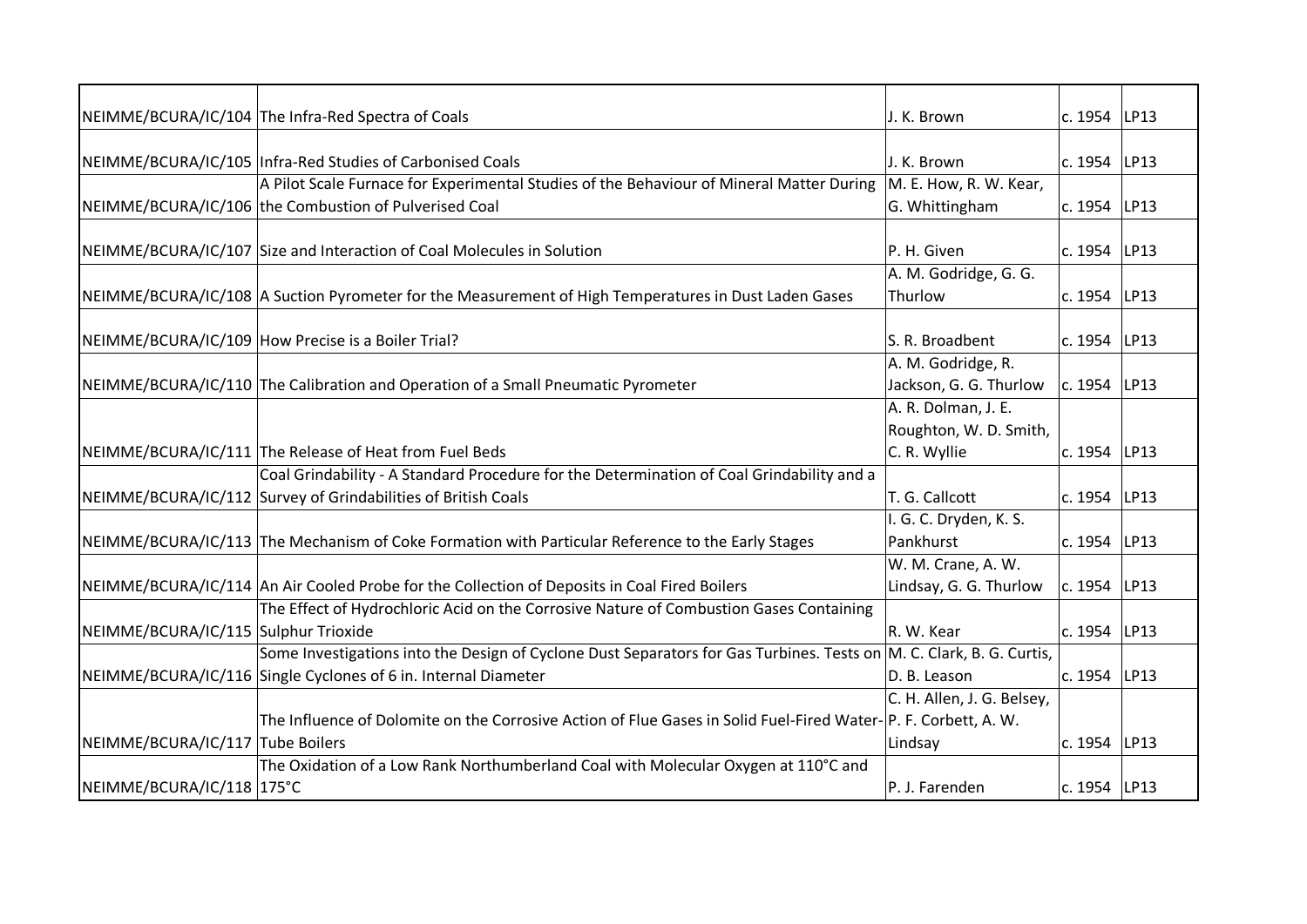|                                            |                                                                                                            | J. B. Nelson, D. E.                      |              |      |
|--------------------------------------------|------------------------------------------------------------------------------------------------------------|------------------------------------------|--------------|------|
|                                            | NEIMME/BCURA/IC/119 Errors in the Determination of Carbon Dioxide in Coal                                  | Shipley                                  | c. 1954 LP13 |      |
|                                            |                                                                                                            | J. R. Arthur, J. E.                      |              |      |
|                                            | Some Effects of Primary Air Temperature and Steam Injection on the Underfeed Burning                       | Roughton, W. D. Smith,                   |              |      |
| NEIMME/BCURA/IC/120 of Coals               |                                                                                                            | C. R. Wyllie                             | c. 1954      | LP13 |
|                                            |                                                                                                            |                                          |              |      |
|                                            | NEIMME/BCURA/IC/121 A Glass-Working Machine                                                                | E. L. Mays                               | c. 1955      | LP13 |
|                                            | Further Investigations into the Corrosion of a Steel Surface by Condensed Films of                         |                                          |              |      |
| NEIMME/BCURA/IC/122 Sulphuric Acid         |                                                                                                            | R. W. Kear                               | c. 1955 LP13 |      |
|                                            |                                                                                                            |                                          |              |      |
|                                            | NEIMME/BCURA/IC/123 A Small (1 in. O.D.) Suction Pyrometer                                                 | G. G. Thurlow                            | c. 1955      | LP13 |
|                                            |                                                                                                            |                                          |              |      |
|                                            | NEIMME/BCURA/IC/124 Small Pipe Forced-Circulation Central Heating Combined with Hot Water Supply           | D.V. Brook                               | c. 1955      | LP13 |
|                                            |                                                                                                            |                                          |              |      |
|                                            | NEIMME/BCURA/IC/125 A Fully Automatic Thermobalance Part 1. General Features, Part 2. Detailed Description | A. J. Copson, D. Flint                   | c. 1955      | LP13 |
|                                            | The Corrosive Nature of Combustion Gases from Carbon Monoxide Flames Containing                            |                                          |              |      |
| NEIMME/BCURA/IC/126 Sulphur Oxides         |                                                                                                            | G. Whittingham                           | c. 1955 LP13 |      |
|                                            | Some Observations on a Simple Theory of Luminous Radiation and its Application to                          |                                          |              |      |
| NEIMME/BCURA/IC/127 Pulverised Fuel Flames |                                                                                                            | G. G. Thurlow                            | c. 1955      | LP13 |
|                                            | The Determination of Carbon and Hydrogen in Coal and Coke by the Liebig Method:                            |                                          |              |      |
|                                            | NEIMME/BCURA/IC/128 Elimination of the Errors due to the Formation of Nitrogen Dioxide                     | M. P. Mendoza                            | c. 1955      | LP13 |
|                                            | The Properties of Smoke Part IV: Measurement of Ignition Temperatures of Volatiles                         |                                          |              |      |
|                                            | NEIMME/BCURA/IC/129 Generated from Coal and Coal Chars                                                     | D. Finch                                 | c. 1955 LP13 |      |
|                                            |                                                                                                            |                                          |              |      |
|                                            | NEIMME/BCURA/IC/130 The Properties of Smoke Part V: The Catalytic Oxidation of Coal Volatiles              | D. Finch                                 | c. 1955      | LP13 |
|                                            | Some Effects of Inorganic Compounds on the Burning of Coals (by Counter Current                            |                                          |              |      |
| NEIMME/BCURA/IC/131  Ignition)             |                                                                                                            | J. R. Arthur                             | c. 1955      | LP13 |
|                                            |                                                                                                            | S. R. Broadbent, A. J.                   |              |      |
|                                            | NEIMME/BCURA/IC/132 A Study of the Reflectance of Coal                                                     | Shaw                                     | c. 1955      | LP13 |
|                                            |                                                                                                            |                                          |              |      |
|                                            | NEIMME/BCURA/IC/133 Note on Plant for Producer Gas Cleaning                                                | G. A. Sparham, W. Scott $ c. 1955 $ LP13 |              |      |
|                                            |                                                                                                            | K. H. Brinsmead, R. W.                   |              |      |
|                                            | NEIMME/BCURA/IC/134 The Formation of Alkali-Bonded Deposits                                                | Kear                                     | c. 1955 LP13 |      |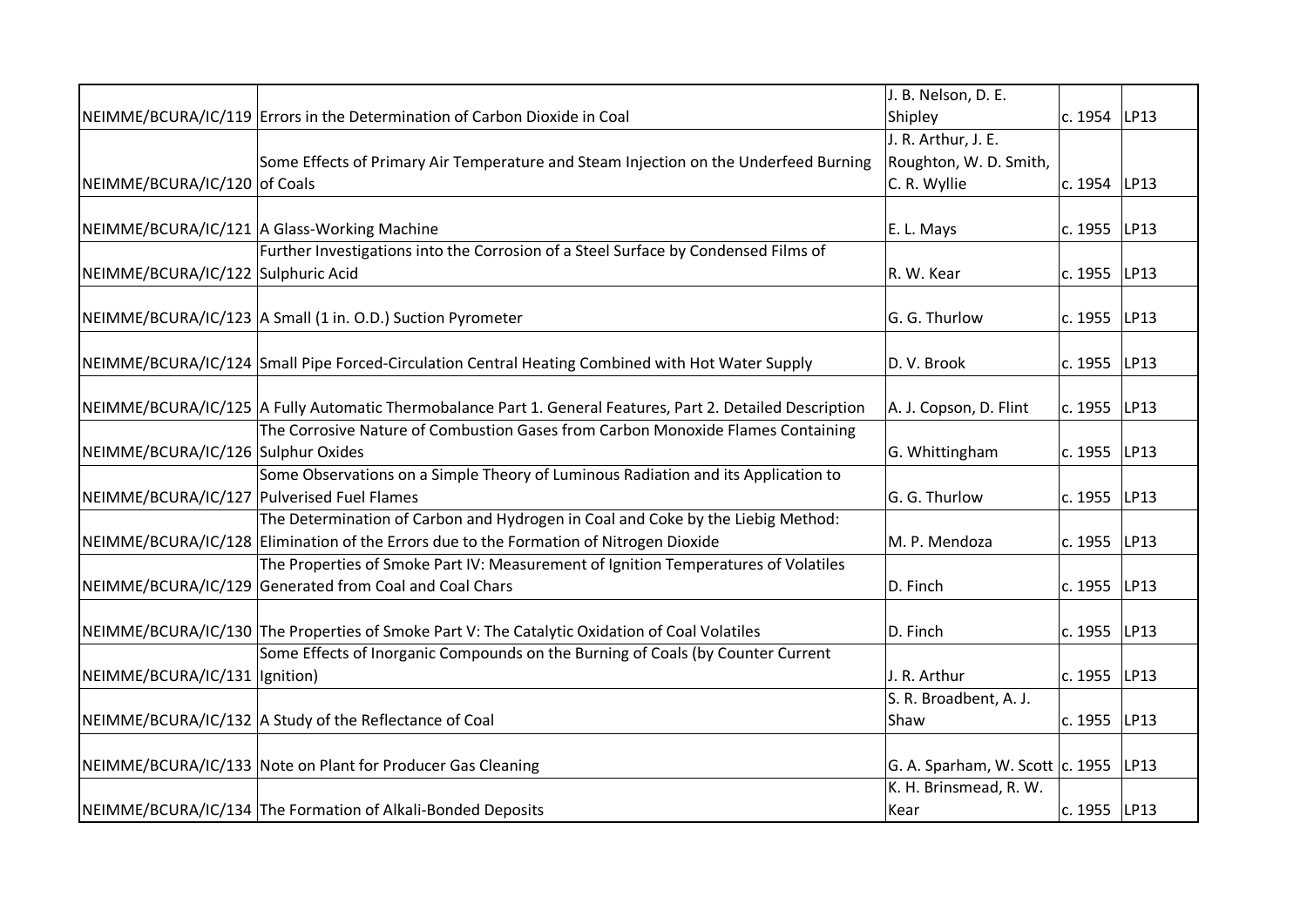|                                            | Coal Grindability: Some Sources of the Differences in Grindability Indices as Determined                              |                            |                |      |
|--------------------------------------------|-----------------------------------------------------------------------------------------------------------------------|----------------------------|----------------|------|
| NEIMME/BCURA/IC/135 in Two Laboratories    |                                                                                                                       | T. G. Callcott             | c. 1955 LP13   |      |
|                                            |                                                                                                                       | J. R. Clough, E. J.        |                |      |
|                                            | NEIMME/BCURA/IC/136 Water Circulation in an Economic Boiler                                                           | MacDonald                  | c. 1955   LP13 |      |
|                                            | A 5-Hole Globe Pitometer for the Determination of Velocity and Static Pressure in 3-                                  | P. C. Finlayson, A. G.     |                |      |
| NEIMME/BCURA/IC/137 Dimentional Fluid Flow |                                                                                                                       | Roberts                    | c. 1955 LP13   |      |
|                                            | Some Investigations into the Design of Cyclone Dust Separators for Gas Turbines II. The                               | B. G. Curtis, J. Kobak, D. |                |      |
|                                            | NEIMME/BCURA/IC/138 Effect of Linear Scale on a Particular Cyclone Design                                             | B. Leason                  | c. 1955        | LP13 |
|                                            |                                                                                                                       |                            |                |      |
|                                            | NEIMME/BCURA/IC/139 The Reflectance of Carbonised Coals                                                               | R. L. Bond, D. Chandra     | c. 1955 LP13   |      |
|                                            |                                                                                                                       |                            |                |      |
|                                            | NEIMME/BCURA/IC/140   Investigations into Methods of Reducing the Pressure Loss in Cyclone Dust Separators            | B. G. Curtis               | c. 1955 LP13   |      |
|                                            |                                                                                                                       |                            |                |      |
|                                            | NEIMME/BCURA/IC/141 Automatic Control of Small-Pipe Central Heating Systems                                           | S. A. Burke                | c. 1955        | LP13 |
|                                            | Field Tests to Evaluate Freestanding Convector Fires with Restricted Throats Part I: Effect  M. Davison, D. E. Kimer, |                            |                |      |
| NEIMME/BCURA/IC/142 on Fuel Combustion     |                                                                                                                       | R. E. J. Tulett            | c. 1955        | LP13 |
|                                            | Field Tests to Evaluate Freestanding Convector Fires with Restricted Throats Part II: Effect M. Davison, D. E. Kimer, |                            |                |      |
|                                            | NEIMME/BCURA/IC/143 on Warmth in Occupied Living Rooms                                                                | R. E. J. Tulett            | c. 1955 LP13   |      |
|                                            |                                                                                                                       | S. R. Broadbent, T. G.     |                |      |
|                                            | NEIMME/BCURA/IC/144 Exploratory Investigations of a Small Laboratory Cone Mill                                        | Callcott                   | c. 1955        | LP13 |
|                                            |                                                                                                                       |                            |                |      |
|                                            | NEIMME/BCURA/IC/145 Recent Improvements in Calibration of Radiometer Elements Parts I and II                          | D. E. Kimer, J. Bredl      | c. 1955 LP13   |      |
|                                            | The Relationship Between the Tar Concentration in Hot Raw Producer Gas from                                           | M. T. Cross, R. A. Kirby,  |                |      |
|                                            | NEIMME/BCURA/IC/146 Bituminous Coal and the Gas Offtake Temperature                                                   | W. Scott                   | c. 1955 LP13   |      |
|                                            |                                                                                                                       |                            |                |      |
|                                            | NEIMME/BCURA/IC/147 Coal Grindability: Some Problems of Sample Preparation for Grindability Tests                     | T. G. Callcott             | c. 1955 LP13   |      |
|                                            |                                                                                                                       | G. H. Bye, D. E. Kimber,   |                |      |
|                                            | NEIMME/BCURA/IC/148 An Apparatus for Measuring the Convection from Freestanding Appliances                            | J. Venables                | c. 1955 LP13   |      |
|                                            |                                                                                                                       |                            |                |      |
|                                            | NEIMME/BCURA/IC/149 An Examination of a High-Ash Coal and its Component Fractions of Differing Density                | J. E. Roughton             | c. 1956 LP13   |      |
|                                            |                                                                                                                       |                            |                |      |
|                                            | NEIMME/BCURA/IC/150 Some Chemical Reactions of Solvent Extracts of Coal                                               | W. F. Wyss                 | c. 1956 LP13   |      |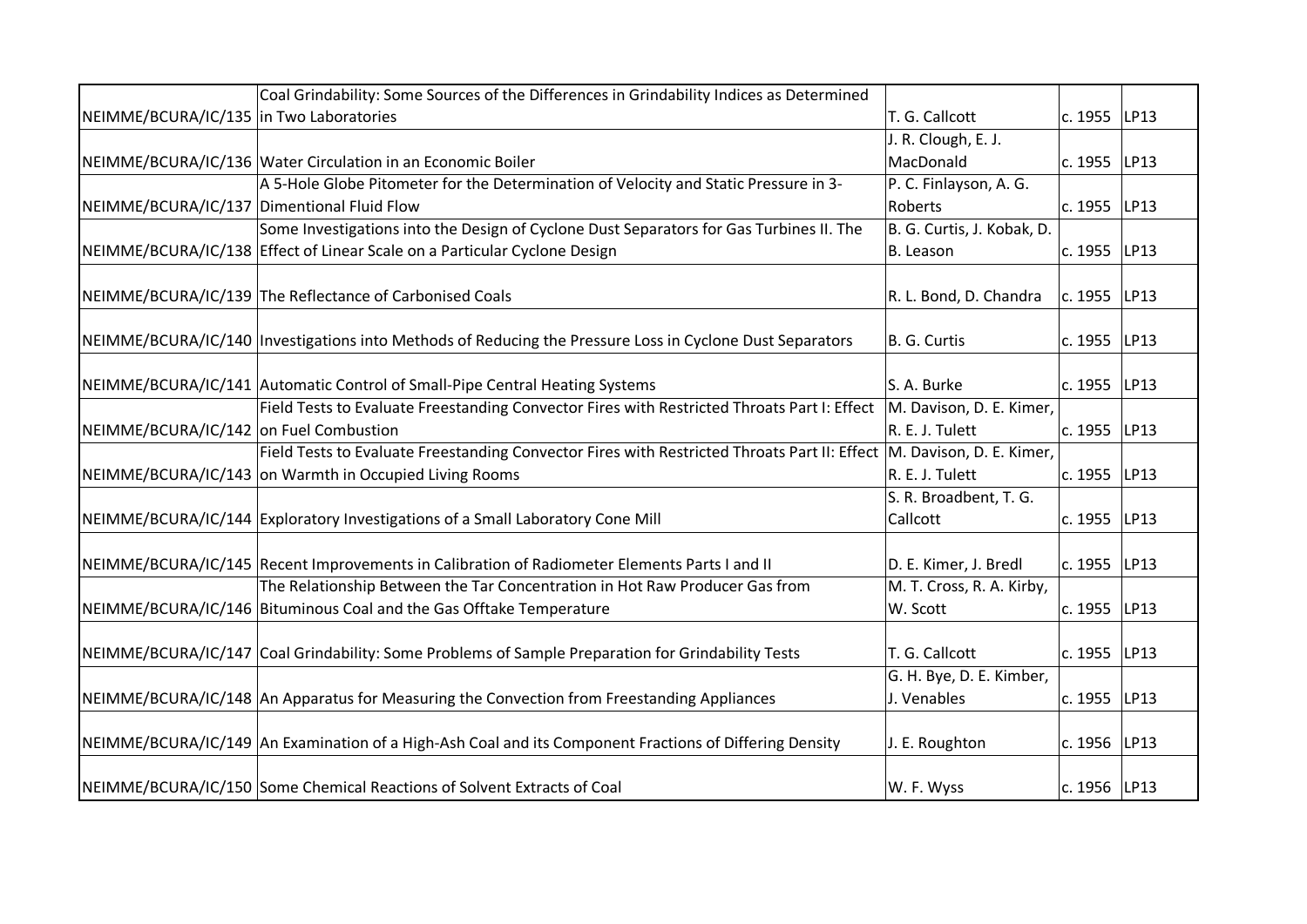|                                |                                                                                                          | G. W. C. Allen, W. E.   |                |      |
|--------------------------------|----------------------------------------------------------------------------------------------------------|-------------------------|----------------|------|
|                                | NEIMME/BCURA/IC/151 The B.C.U.R.A Tray Pelleting Process                                                 | Dale, G. A. Sparham     | c. 1956 LP13   |      |
|                                |                                                                                                          | A. M. Godridge, R.      |                |      |
|                                | NEIMME/BCURA/IC/152 The Industrial Measurement of Gas Temperature                                        | Jackson, G. G. Thurlow  | c. 1956 LP13   |      |
|                                |                                                                                                          | J. R. Clough, S. W.     |                |      |
|                                | NEIMME/BCURA/IC/153 Autothermic Coke Production                                                          | Feegrade                | c. 1956        | LP13 |
|                                |                                                                                                          | J. R. Arthur, J. R.     |                |      |
|                                | Some Kinetic Aspects of the Slow Combustion of Solid Fuels Part II. Effects of                           | Bowring, E. J. Newitt,  |                |      |
|                                | NEIMME/BCURA/IC/154 Temperature and Velocity and Particle Pressure of Oxygen                             | M. M. Raftery           | c. 1956   LP13 |      |
|                                | Formation Deposition of Soot During the Counter-Current Ignition of Some Low Rank                        |                         |                |      |
| NEIMME/BCURA/IC/155 Coals      |                                                                                                          | J. R. Arthur, G. Durand | c. 1956   LP13 |      |
|                                |                                                                                                          | R. L. Brown, J. C.      |                |      |
|                                | NEIMME/BCURA/IC/156 Segregation and Percolation in Bunkers                                               | Richards                | c. 1956 LP13   |      |
|                                |                                                                                                          | R. C. Coggan, P. H.     |                |      |
|                                | NEIMME/BCURA/IC/157 The Use of Fluorescence Spectra as Aid to Studies of the Chemical Structure of Coals | Given                   | c. 1956   LP13 |      |
|                                |                                                                                                          |                         |                |      |
|                                | NEIMME/BCURA/IC/158 Hydroxyl Groups in Bright Coals                                                      | W. F. Wyss              | c. $1956$ LP13 |      |
|                                | A Comparison of Reagents and Pipettes for the Determination of Carbon Monoxide in                        |                         |                |      |
|                                | NEIMME/BCURA/IC/159 Producer Gas using the Orsat Apparatus                                               | J. M. Horspool          | c. 1956   LP13 |      |
|                                |                                                                                                          | A. R. Dolman, J. E.     |                |      |
|                                | NEIMME/BCURA/IC/160 The Influence of Ash Content on the Release of Heat from Underfeed Fuel Beds         | Roughton, W. D. Smith   | $c. 1956$ LP13 |      |
|                                | A Study of the Extraction of a Low-Rank Northumberland Vitrain by Organic Solvents and                   |                         |                |      |
|                                | Solvent Mixtures and the Infra-red Spectra of the Materials Extracted. PART I Solvent                    | S. M. Rybicka, J. K.    |                |      |
| NEIMME/BCURA/IC/161 Extraction |                                                                                                          | Brown                   | c. 1956   LP13 |      |
|                                | A Study of the Extraction of a Low-Rank Northumberland Vitrain by Organic Solvents and                   |                         |                |      |
|                                | Solvent Mixtures and the Infra-red Spectra of the Materials Extracted. PART II Infra-red                 | S. M. Rybicka, J. K.    |                |      |
| NEIMME/BCURA/IC/162 Spectra    |                                                                                                          | <b>Brown</b>            | c. 1956        | LP13 |
|                                |                                                                                                          |                         |                |      |
|                                | NEIMME/BCURA/IC/163 The Chromatographic Fractionation of Coal Extracts                                   | S. M. Rybicka           | c. 1956        | LP13 |
|                                | The Ultrafine Capillary Structures of Coals and Carbonised Coals and Their Relation to                   |                         |                |      |
|                                | NEIMME/BCURA/IC/164 that of Activated Chars. PART I                                                      | R. L. Bond              | c. 1957   LP13 |      |
|                                | The Use of Freestanding Convector Open Fires with Restricted Throats to Prevent                          |                         |                |      |
|                                | NEIMME/BCURA/IC/165 Downdraught in Chimneys                                                              | D. E. Kimber            | c. 1957 LP13   |      |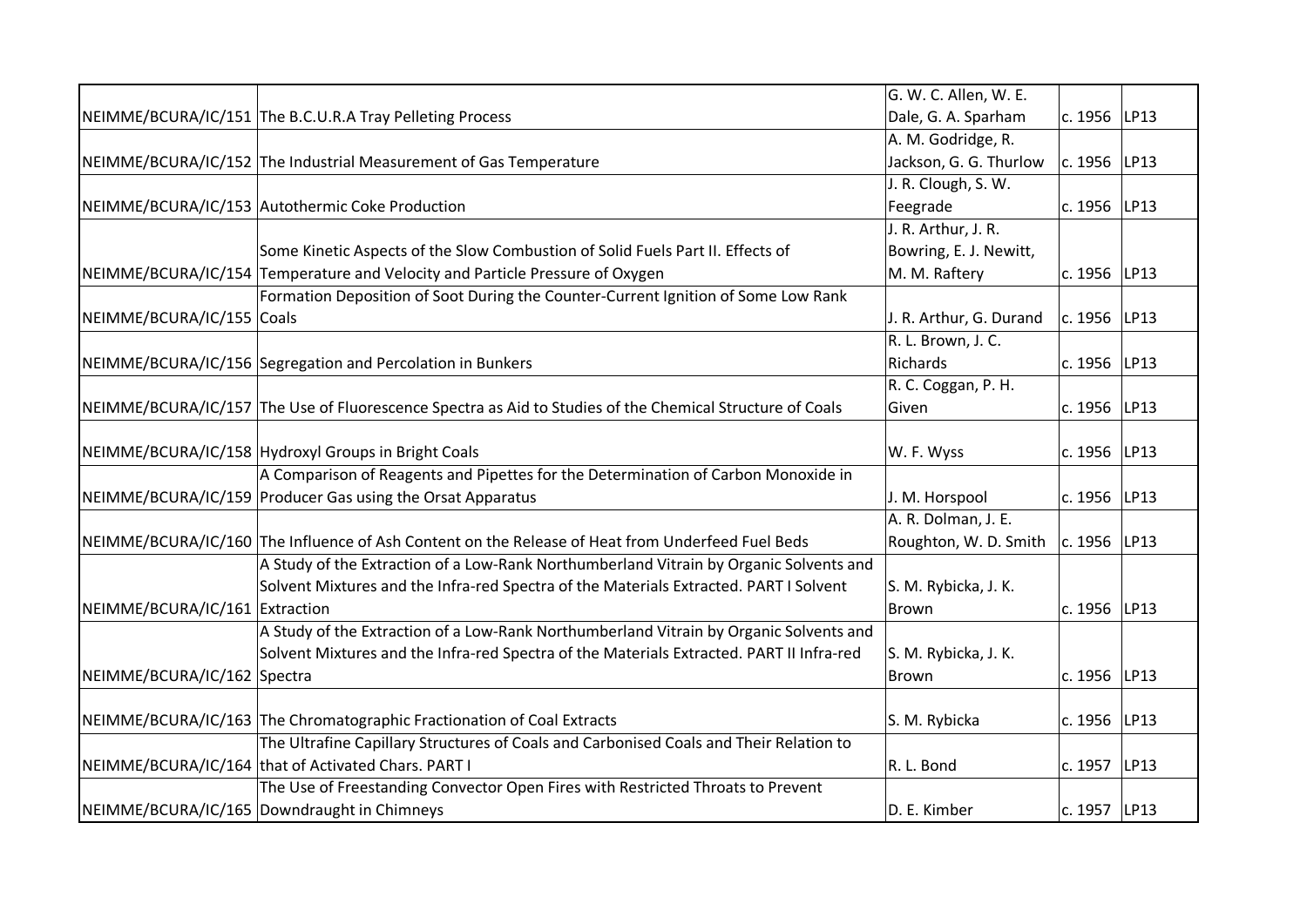|                                           | A Comparison Between the B.C.U.R.A. Cage Radiometer and the Arc Radiometer of the                        |                         |                |      |
|-------------------------------------------|----------------------------------------------------------------------------------------------------------|-------------------------|----------------|------|
| NEIMME/BCURA/IC/166 Fuel Research Station |                                                                                                          | J. Venables             | c. 1957   LP13 |      |
|                                           | An Electrostatic Precipitator for the Measurement of the Total Smoke from Domestic                       |                         |                |      |
| NEIMME/BCURA/IC/167 Applicances           |                                                                                                          | E. G. Lamble            | $c. 1957$ LP13 |      |
|                                           |                                                                                                          | M. E. How, R. W. Kear,  |                |      |
|                                           | NEIMME/BCURA/IC/168 The Formation and Behaviour of SO3 in a Small-scale Pulverised-fuel-fired Furnace    | G. Whittingham          | c. 1957        | LP13 |
|                                           |                                                                                                          |                         |                |      |
|                                           | NEIMME/BCURA/IC/169 A Method of Measuring Chimney Volume Flow from Domestic Appliances                   | J. Venables             | c. 1957 LP13   |      |
|                                           | Methods of Procedure and a Statistical Analysis of Coal Sample Preparation Experiments                   |                         |                |      |
| NEIMME/BCURA/IC/170 in the B.C.U.R.A.     |                                                                                                          | D. Flint, W. D. Ray     | c. 1957 LP13   |      |
|                                           |                                                                                                          |                         |                |      |
|                                           | NEIMME/BCURA/IC/171 Reflectance of Oxidised Coals                                                        | D. Chandra              | c. 1957 LP13   |      |
|                                           |                                                                                                          | A. M. Godridge, R.      |                |      |
|                                           | NEIMME/BCURA/IC/172 A Venturi Pneumatic Pyrometer                                                        | Jackson, G. G. Thurlow  | c. 1957 LP13   |      |
|                                           |                                                                                                          |                         |                |      |
|                                           | NEIMME/BCURA/IC/173 Steam Wetness: Its Measurement and Removal                                           | C. E. Hierons           | c. 1957   LP13 |      |
|                                           |                                                                                                          |                         |                |      |
|                                           | NEIMME/BCURA/IC/174 Collection of Gas-borne Dust Particles by Means of an Aspirated Sampling Nozzle      | S. Badzioch             | c. 1957        | LP13 |
|                                           | The Polarography of Some Aromatic Carbonyl Compounds And Solvent Extracts of Coals                       |                         |                |      |
|                                           | in Dimethylmormamide. Part I. Carbonyl Compounds of Known Structure. Part II. Solvent P. H. Given, M. E. |                         |                |      |
| NEIMME/BCURA/IC/175 Extracts of Coals     |                                                                                                          | Peover, J. M. Schoen    | c. 1957 LP13   |      |
|                                           |                                                                                                          | D. J. E. Ingram, A. R.  |                |      |
|                                           | NEIMME/BCURA/IC/176 The Paramagnetic Resonance Absorption of Carbonaceous Solids                         | Murnaghan               | c. 1957   LP13 |      |
|                                           | The B.C.U.R.A Calorimeter Room for Testing Domestic Heating Applicances Part I.                          | A. J. Copson, B. E.     |                |      |
|                                           | NEIMME/BCURA/IC/177 Construction and Instrumentation                                                     | Flemons, A. Taverner    | c. 1957   LP13 |      |
|                                           | The B.C.U.R.A Calorimeter Room for Testing Domestic Heating Applicances Part II.                         | A. J. Copson, B. E.     |                |      |
|                                           | NEIMME/BCURA/IC/178 Calibrations, Calculations and Providing Tests                                       | Flemons, A. Taverner    | c. 1957 LP13   |      |
|                                           |                                                                                                          | P. H. Given, V. Lupton, |                |      |
|                                           | NEIMME/BCURA/IC/179 The Bromination of Coals and Solvent Extracts of Coals                               | W. F, Wyss              | c. 1957 LP13   |      |
|                                           |                                                                                                          |                         |                |      |
|                                           | NEIMME/BCURA/IC/180 The Reactivity of Coal in Organic Chemical Reactions                                 | P. H. Given             | c. 1957 LP13   |      |
|                                           |                                                                                                          |                         |                |      |
|                                           | NEIMME/BCURA/IC/181 Small-pipe Central Heating: Design, Installation and Cost Part 1. Design             | D.V. Brook              | c. 1957 LP13   |      |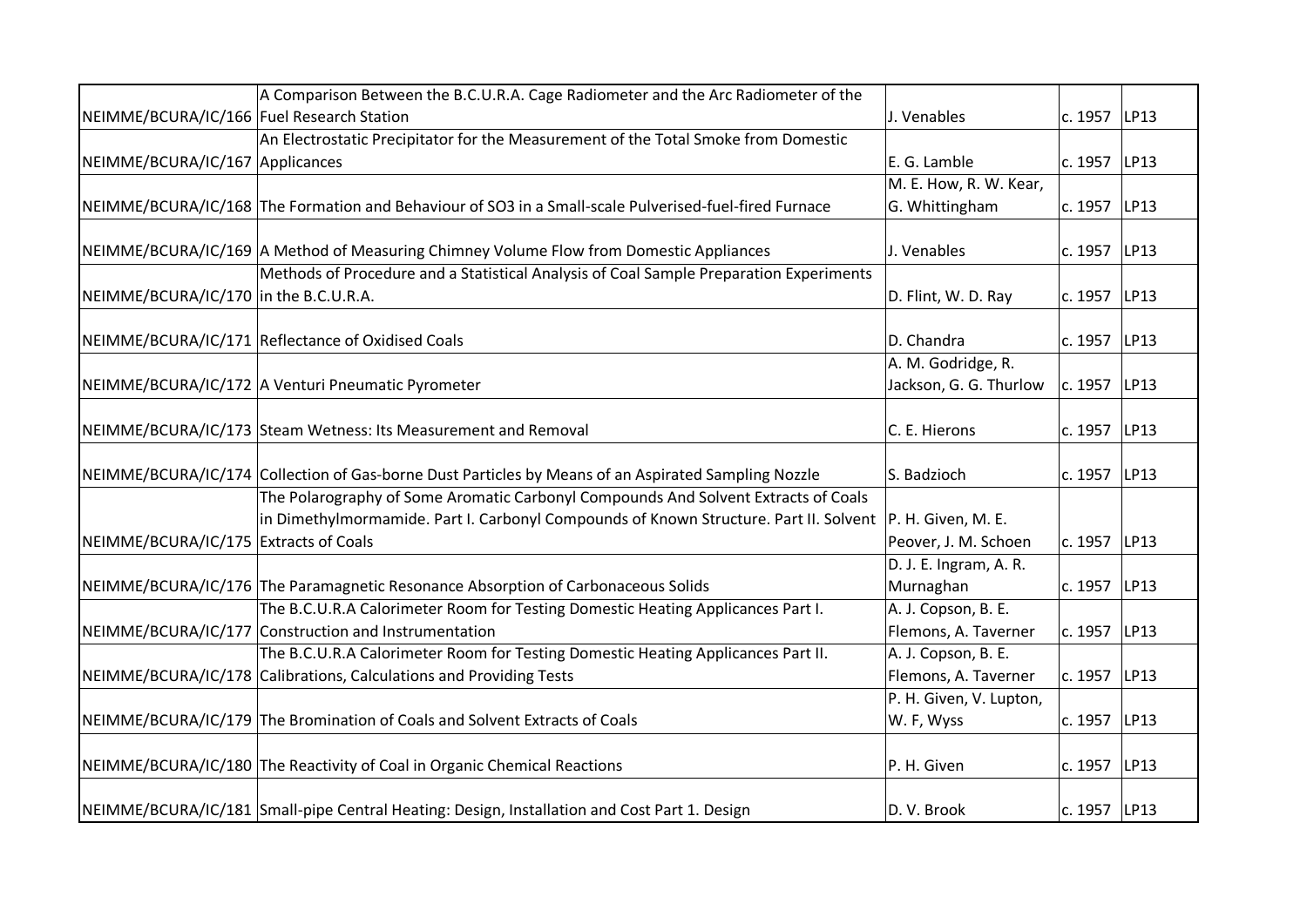|                                             | NEIMME/BCURA/IC/182 Small-pipe Central Heating: Design, Installation and Cost Part 2. Installation and Cost | D. V. Brook                              | c. 1957   LP13 |      |
|---------------------------------------------|-------------------------------------------------------------------------------------------------------------|------------------------------------------|----------------|------|
|                                             |                                                                                                             |                                          |                |      |
|                                             | NEIMME/BCURA/IC/183 Determination of the Distribution of Radiation from Various Domestic Appliances         | J. Venables                              | c. 1957 LP13   |      |
|                                             |                                                                                                             |                                          |                |      |
|                                             | NEIMME/BCURA/IC/184 Some Measurements from the Smoke from Domestic Appliances                               | E. G. Lamble                             | c. 1957   LP13 |      |
|                                             | The B.C.U.R.A Calorimeter Room for Testing Domestic Heating Applicances Part III.                           | A. J. Copson, B. E.                      |                |      |
|                                             | NEIMME/BCURA/IC/185 Corrections for Ventilating Air Flow                                                    | Flemons, A. Taverner                     | c. 1957 LP13   |      |
|                                             |                                                                                                             |                                          |                |      |
|                                             | NEIMME/BCURA/IC/186 The Reaction of a Low Rank Northumberland Coal with Chlorine Trifluoride                | P. J. Farenden                           | c. 1957        | LP13 |
|                                             | A Comparison Between the Assessment of Domestic Smoke Emission by Optical and                               | R. Dickinson, D. E.                      |                |      |
| NEIMME/BCURA/IC/187 Gravimetric Means       |                                                                                                             | Kimer, E. G. Lamble                      | c. 1957 LP13   |      |
|                                             |                                                                                                             | I. G. C. Dryden, K. S.                   |                |      |
|                                             | NEIMME/BCURA/IC/188 The Mechanism of Coke Formation Part II                                                 | Pankhurst                                | c. 1957 LP13   |      |
|                                             |                                                                                                             |                                          |                |      |
|                                             | NEIMME/BCURA/IC/189 The Measurement of Smoke Emission from Solid Fuels in a Laboratory Apparatus            | D. Finch, M. M. Raftery $ c. 1957 $ LP13 |                |      |
|                                             |                                                                                                             |                                          |                |      |
| NEIMME/BCURA/IC/190 Fossil Fungi in Lignite |                                                                                                             | E. Stach, D. Chandra                     | c. 1957   LP13 |      |
|                                             | Report of Visit to France to Inspect the dePoray Vertical Boiler and the Ignifluid                          |                                          |                |      |
| NEIMME/BCURA/IC/191 Combustion Process      |                                                                                                             | M. V. Murray                             | c. 1958        | LP13 |
|                                             |                                                                                                             | J. R. Clough, M. V.                      |                |      |
|                                             | NEIMME/BCURA/IC/192 Draught Losses in the Smoke Tube Banks of Tubular Shell Boilers                         | Murray                                   | c. 1958   LP13 |      |
|                                             |                                                                                                             | J. R. Clough, M. V.                      |                |      |
|                                             | NEIMME/BCURA/IC/193 Design Curves for Shell Boiler Smoke Tube Banks                                         | Murray                                   | c. 1958   LP13 |      |
|                                             |                                                                                                             | K. Archer, D. Flint, J.                  |                |      |
|                                             | NEIMME/BCURA/IC/194 The Rapid Analysis of Coal Ash, Slag and Boiler Deposits                                | Jordan                                   | c. 1958        | LP13 |
|                                             |                                                                                                             | D. J. I. Roderick, A. G.                 |                |      |
|                                             | NEIMME/BCURA/IC/195 Heat Transfer in the Smoke Tube Banks of Tubular Shell Boilers                          | Wall                                     | c. 1958 LP13   |      |
|                                             | A Method of Studying the Influence of Flame Characteristics on the Heat Transfer in                         | A. M. Godridge, G. G.                    |                |      |
| NEIMME/BCURA/IC/196 Furnaces                |                                                                                                             | Thurlow, J. Wallis                       | c. 1958 LP13   |      |
|                                             | A Small 3-hole Globe Pitometer for the Determination of Velocity and Static Pressure in                     | A. G. Roberts, C. C.                     |                |      |
|                                             | NEIMME/BCURA/IC/197 Three-dimentional Fluid Flows                                                           | <b>Tulley</b>                            | c. 1958 LP13   |      |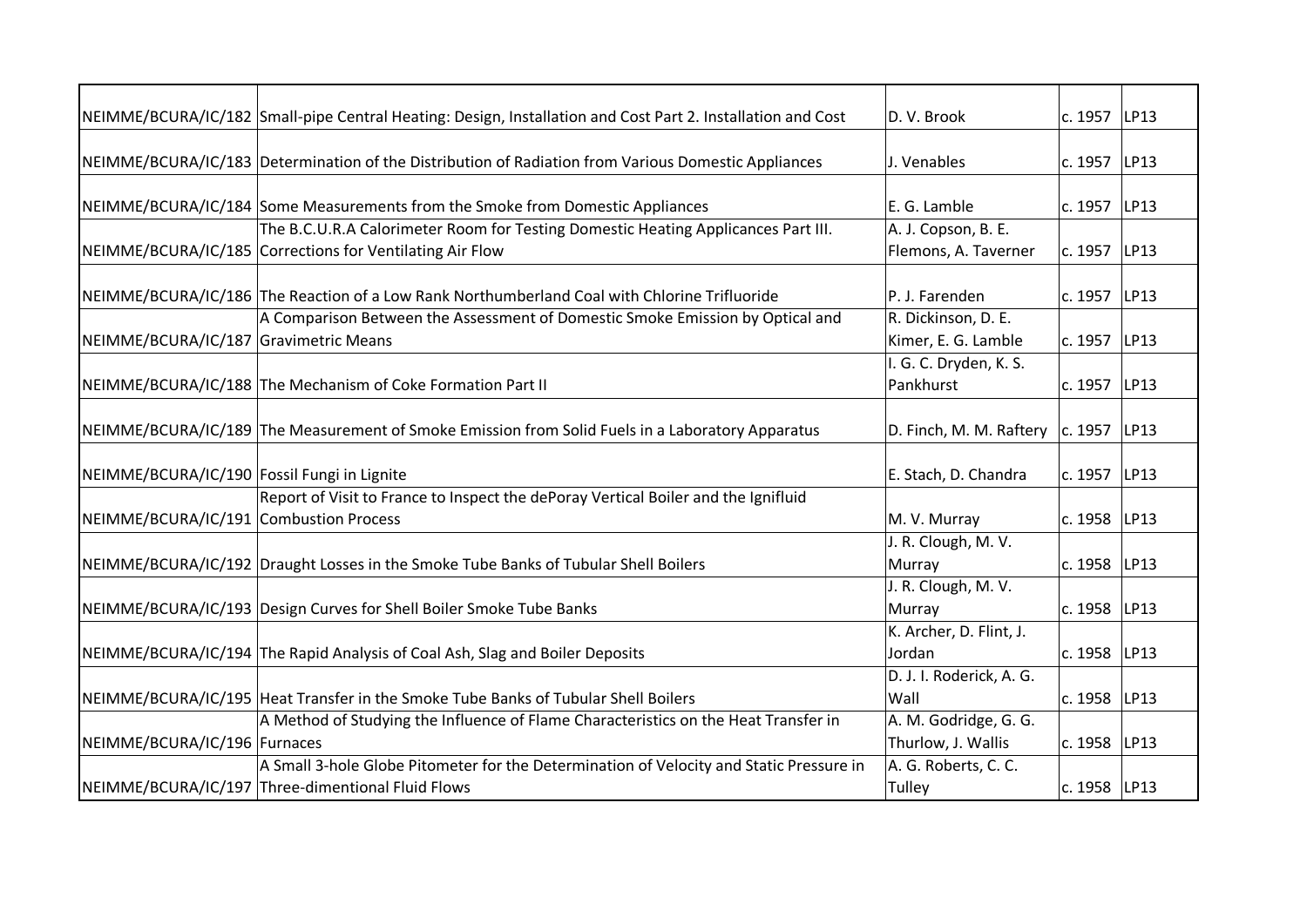|                                | NEIMME/BCURA/IC/198 Some Aspects of the Bank Design for Shell Boilers                                           | M. V. Murray                               | c. 1958   LP13 |      |
|--------------------------------|-----------------------------------------------------------------------------------------------------------------|--------------------------------------------|----------------|------|
|                                |                                                                                                                 | J. K. Brown, I. G. C.                      |                |      |
|                                |                                                                                                                 | Dryden, D. H. Dunevein.                    |                |      |
|                                |                                                                                                                 | W. K. Joy, K. S.                           |                |      |
|                                | NEIMME/BCURA/IC/199 The Mechanism of Coke Formation Part III                                                    | Pankhurst                                  | c. 1958        | LP13 |
|                                |                                                                                                                 | P. H. Given, M. E.                         |                |      |
|                                | NEIMME/BCURA/IC/200 Study of Quinone Groups in Solvent Extracts of Coals by Controlled Potential Electrolysis   | Peover                                     | c. 1958 LP13   |      |
|                                | Studies of the Aromatic Systems in Coals by Chemical and Electro-chemical Reduction                             | P. H. Given, V. Lupton,                    |                |      |
| NEIMME/BCURA/IC/201 Procedures |                                                                                                                 | M. E. Peover                               | c. 1958   LP13 |      |
|                                |                                                                                                                 |                                            |                |      |
|                                | NEIMME/BCURA/IC/202 The Chlorination of Medium Rank Coal at Various Temperatures                                | F. J. Pinchin                              | c. 1958 LP13   |      |
|                                |                                                                                                                 | D. Linden-Bell, G. G.                      |                |      |
|                                | NEIMME/BCURA/IC/203 Similarity Criteria for the Study of Furnace Flames by Means of Cold Models                 | Thurlow                                    | c. 1958        | LP13 |
|                                | The B.C.U.R.A Calorimeter Room for Testing Domestic Heating Applicances Part IV.                                |                                            |                |      |
|                                | NEIMME/BCURA/IC/204 Estimation of Heat Loss Due to Combustible Flue Gases                                       | A. J. Copson, G. F. Lewis   c. 1958   LP13 |                |      |
|                                |                                                                                                                 |                                            |                |      |
|                                | NEIMME/BCURA/IC/205 A Flame Photometer for Measuring Sodium Aerosol Concentration in Furnace Gases              | D. Ounsted                                 | c. 1958        | LP13 |
|                                | The Chlorination of Low Rank Coals with (a) Sulphuryl Chloride, and (b) Hydrogen                                |                                            |                |      |
|                                | NEIMME/BCURA/IC/206 Peroxide/Hydrochloric Acid                                                                  | F. J. Pinchin                              | c. 1958 LP13   |      |
|                                |                                                                                                                 | H. R. Hoy, A. G. Roberts,                  |                |      |
|                                | NEIMME/BCURA/IC/207 The Development of a Small Slagging Cyclone Combustor                                       | D. M. Wilkins                              | c. 1958        | LP13 |
|                                |                                                                                                                 |                                            |                |      |
|                                | NEIMME/BCURA/IC/208 Slagging in a Fixed Bed Gasifier                                                            | H. R. Hoy                                  | c. 1958 LP13   |      |
|                                | A Note on the Determination of Impurities in Organic Substances by means of                                     |                                            |                |      |
|                                | NEIMME/BCURA/IC/209 Polarography in Organic Solvents                                                            | P. H. Given                                | c. 1958        | LP13 |
|                                |                                                                                                                 | R. E. Holland, R.                          |                |      |
|                                | NEIMME/BCURA/IC/210 The Use of the Venturi Pneumatic Pyrometer in Various Types of Furnace                      | Jackson, G. G. Thurlow                     | c. 1958        | LP13 |
|                                |                                                                                                                 | D. E. G. Austen, P. H.                     |                |      |
|                                | Electron Resonance Study of the Free Radicals Produced by Electrolysis of Some Aromatic Given, D. J. E. Ingram, |                                            |                |      |
|                                | NEIMME/BCURA/IC/211 Substances and Solvent Extracts of a Coal                                                   | M. E. Peover                               | c. 1958   LP13 |      |
|                                |                                                                                                                 | A. H. Howland, D. E.                       |                |      |
|                                | NEIMME/BCURA/IC/212 Measurements of Air Movements in a House Using a Radioactive Tracer Gas                     | Kimber, R. F. Littlejohn   c. 1958   LP13  |                |      |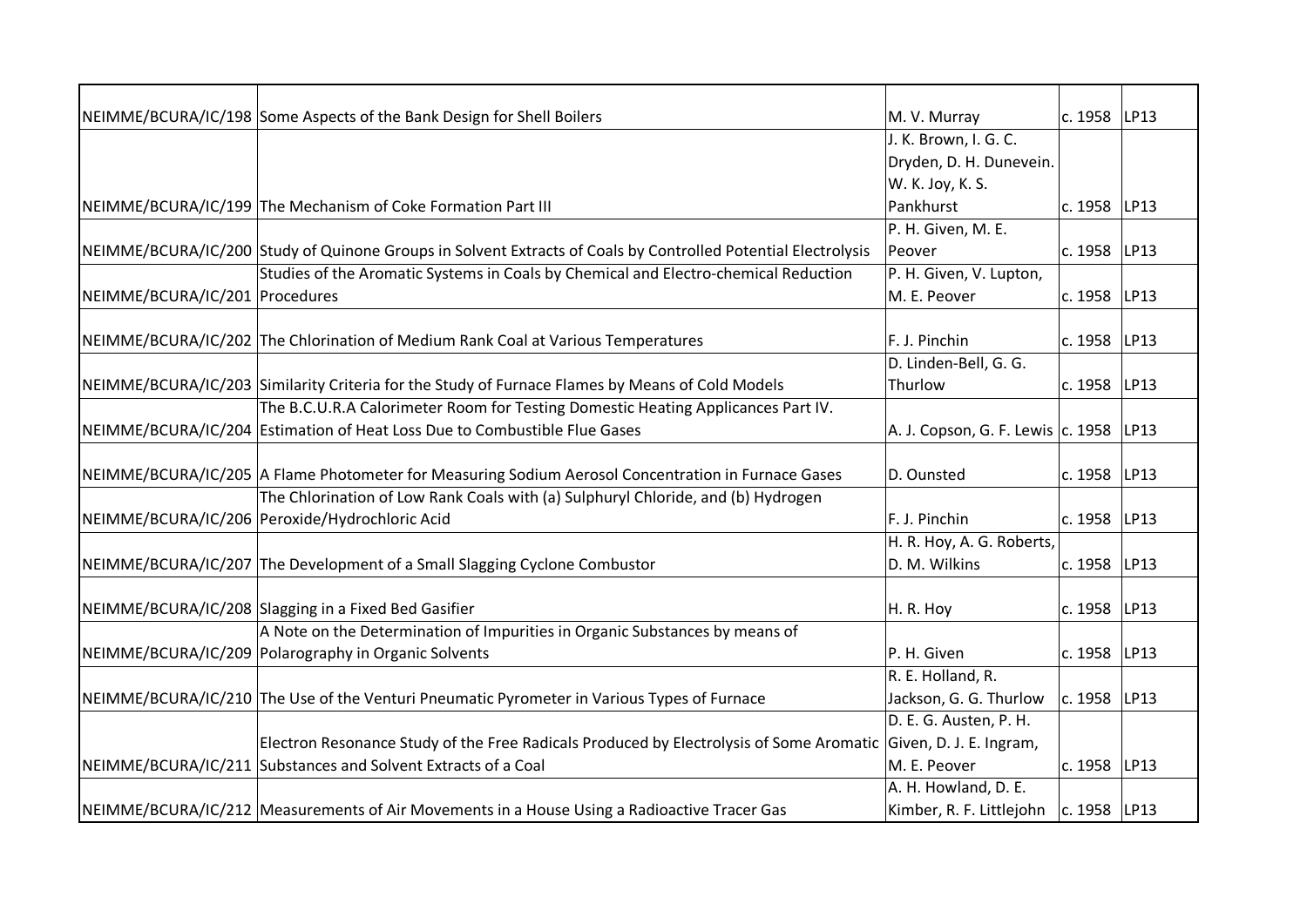|                                       | NEIMME/BCURA/IC/213 A New Fully Automatic Control System for Small Chain-gate Stokers                       | S. A. Burke                                       | c. 1958   LP13 |      |
|---------------------------------------|-------------------------------------------------------------------------------------------------------------|---------------------------------------------------|----------------|------|
|                                       |                                                                                                             |                                                   |                |      |
|                                       | NEIMME/BCURA/IC/214 The Design and Construction of the B.C.U.R.A. Controller for Small-pipe Central Heating | S. A. Burke, K. E. Collins $\vert$ c. 1958   LP13 |                |      |
|                                       | NEIMME/BCURA/IC/215 A New Recording Weight Meter                                                            | D. J. Steele                                      | c. 1958 LP13   |      |
|                                       |                                                                                                             |                                                   |                |      |
|                                       | NEIMME/BCURA/IC/216 A Servo-operated Recording Optical Density Meter for Domestic Appliance Research        | K. E. Collins, D. J. Steele $ c. 1959 $ LP13      |                |      |
|                                       | Methods of Test and the Definition of Terms Used in the Assessment of Domestic                              | A. J. Copson, D. E.                               |                |      |
| NEIMME/BCURA/IC/217 Appliances        |                                                                                                             | Kimber                                            | c. 1959 LP13   |      |
|                                       |                                                                                                             | R. E. Holland, G. G.                              |                |      |
|                                       | NEIMME/BCURA/IC/218 Further Tests on the Flame Evaluator Furnace                                            | Thurlow, J. Wallis                                | c. 1959 LP13   |      |
|                                       |                                                                                                             | E. A. Chandler, D. W.                             |                |      |
|                                       | NEIMME/BCURA/IC/219 Oil Enrichment of Town Gas Flames: Some Heat Transfer Measurements                      | Gill                                              | c. 1959 LP13   |      |
|                                       |                                                                                                             | B. B. Morgan, E. W.                               |                |      |
|                                       | NEIMME/BCURA/IC/220 A Multi-Channel Photoelectric Scanning Instrument for Sizing Microscopic Particles      | Meyer                                             | c. 1959 LP13   |      |
|                                       |                                                                                                             |                                                   |                |      |
|                                       | NEIMME/BCURA/IC/221 The Analysis of Coal Ash - Errors in the Estimation of Alumina                          | K. Archer, W. M. Crane $ c. 1959 LP13$            |                |      |
|                                       | A Study of Hydrogen Distribution in Coal-Like Materials by High-Resolution Nuclear                          |                                                   |                |      |
|                                       | Magnetic Resonance Spectroscopy. Part 1. The Measurement and Interpretation of the                          |                                                   |                |      |
|                                       | Spectra. Part 2. A Comparision with Infra-red Measurement and the Conversion to                             | J. K. Brown, W. R.                                |                |      |
| NEIMME/BCURA/IC/222 Carbon Structures |                                                                                                             | Ladner, N. Sheppard                               | c. 1959 LP13   |      |
|                                       |                                                                                                             |                                                   |                |      |
|                                       | NEIMME/BCURA/IC/223 The Distribustion of Hydrogen in Coals and its Relation to Coal Structure               | P. H. Given                                       | c. 1959 LP13   |      |
|                                       | Automatic Maintenance of a Pre-set Air/Fuel Ratio on Mechanical Stokers Provided with                       | C. M. Rawlings, T. J. K.                          |                |      |
| NEIMME/BCURA/IC/224 Forced Draught    |                                                                                                             | Rolfe, P. E. Simmons                              | c. 1959 LP13   |      |
|                                       |                                                                                                             | M. Croft, C. Rawlings, D.                         |                |      |
|                                       | NEIMME/BCURA/IC/225 Heat Transfer in the Furnace Tubes of Shell Boilers                                     | J. I. Roderick                                    | c. 1959        | LP13 |
|                                       |                                                                                                             | G. I. T. McConnell, F. J.                         |                |      |
|                                       | NEIMME/BCURA/IC/226 The Treatment of Low-rank Coals with Hydrogen                                           | Pinchin                                           | c. 1959 LP13   |      |
|                                       | An Investigaton into Factors Affecting the Release of Sodium Aerosol During the                             | D. Ounsted, J. M.                                 |                |      |
|                                       | NEIMME/BCURA/IC/227 Combustion of Pulverised Coal with a Laboratory Scale Pulverised-fuel-fired Combustor   | Schoen                                            | c. 1959 LP13   |      |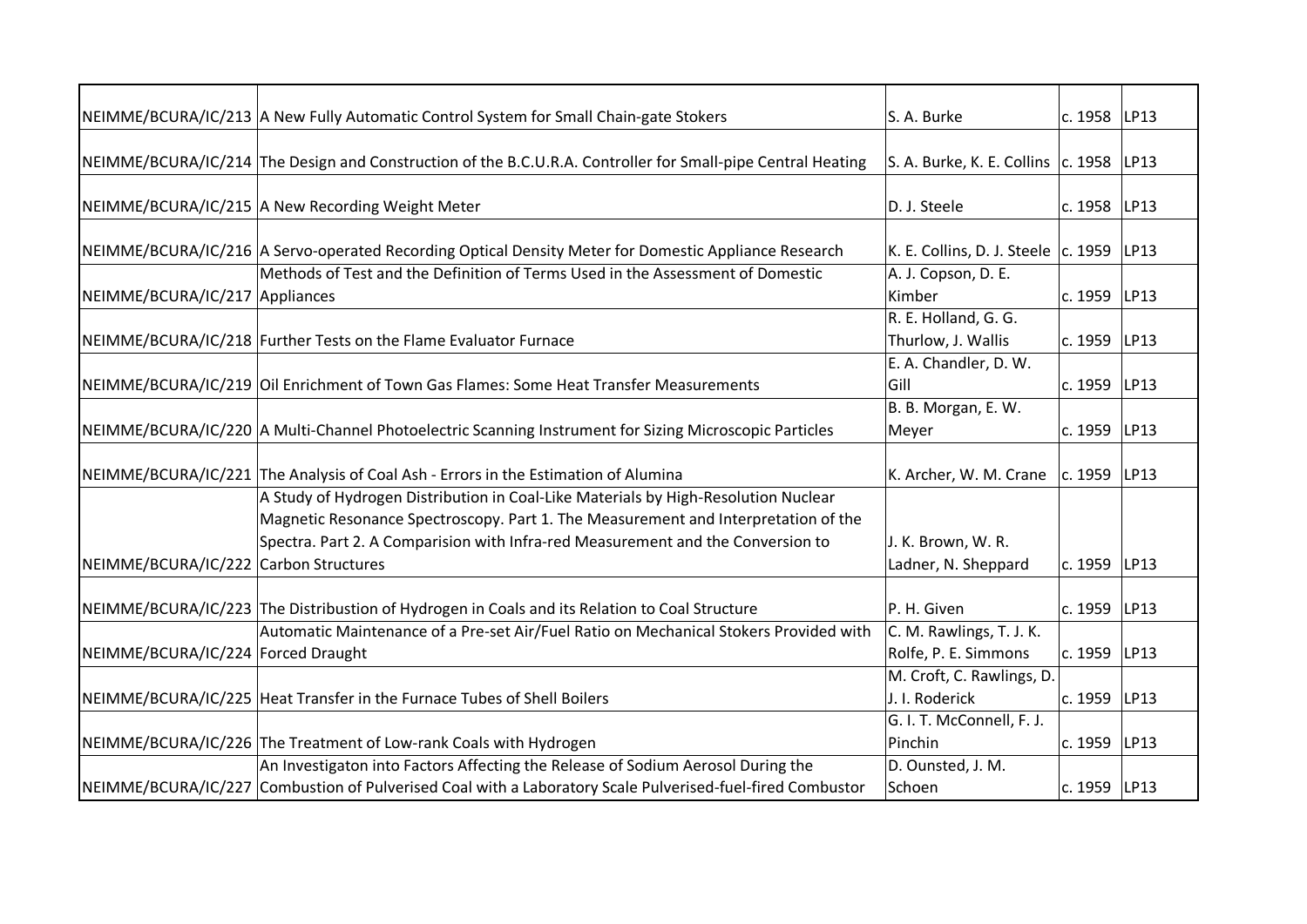|                                  |                                                                                                     | D. V. Brook, S. A. Burke,                  |                |  |
|----------------------------------|-----------------------------------------------------------------------------------------------------|--------------------------------------------|----------------|--|
|                                  |                                                                                                     | K. E. Collins, R. G. S.                    |                |  |
|                                  | NEIMME/BCURA/IC/228 A Small Automatic Chain Grate Stoker. Parts II, III, IV and V                   | Johnston, D. C. Walker                     | c. 1959 LP13   |  |
|                                  | A Single Tube Sedimentation Apparatus for the Measurement of Particle Siize                         |                                            |                |  |
| NEIMME/BCURA/IC/229 Distribution |                                                                                                     | J. Kobak, D. J. Loveridge $ c. 1960 $ LP13 |                |  |
|                                  |                                                                                                     | P. H. Given, M. E.                         |                |  |
|                                  | NEIMME/BCURA/IC/230 Chemical Properties of Coal Macerals, I Exinites                                | Peover, W. F. Wyss                         | c. 1960 LP13   |  |
|                                  |                                                                                                     |                                            |                |  |
|                                  | NEIMME/BCURA/IC/231 Some Experiments in Coal Handling for Small Plants                              | A. G. Wall                                 | c. 1960 LP13   |  |
|                                  |                                                                                                     |                                            |                |  |
|                                  | NEIMME/BCURA/IC/232 Reduction of Smoke from Low-rank Coals                                          | R. L. Bond                                 | c. 1960   LP13 |  |
|                                  |                                                                                                     | R. L. Bond, A. M.                          |                |  |
|                                  | Yield and Composition of Volatiles from the Low-temperature Carbonisation of Low-rank               | Godridge, P. G. W.                         |                |  |
|                                  | NEIMME/BCURA/IC/233 Coals in the Presence of Active Carbon                                          | Hawksley, D. J. Williams c. 1960   LP13    |                |  |
|                                  |                                                                                                     | J. Venables, R. J. H.                      |                |  |
|                                  | NEIMME/BCURA/IC/234 A Comparison Between the B.C.U.R.A. and Wallace Hardgrove Machines              | Willmer                                    | c. 1960 LP13   |  |
|                                  |                                                                                                     |                                            |                |  |
|                                  | NEIMME/BCURA/IC/235 The Development of an Automatic Recording Dewpointmeter                         | R. C. Ledger                               | c. 1960   LP13 |  |
|                                  |                                                                                                     |                                            |                |  |
|                                  | NEIMME/BCURA/IC/236 The Dehydrogenation of Coals with p-Benzoquinone                                | M. E. Peover                               | c. 1960 LP13   |  |
|                                  | Polarographic and Electrolytic Reduction of the Aromatic Systems in Solvent Extracts of             | P. H. Given, M. E.                         |                |  |
| NEIMME/BCURA/IC/237 Coals        |                                                                                                     | Peover                                     | c. 1960 LP13   |  |
|                                  |                                                                                                     | J. Venables, R. J. H.                      |                |  |
|                                  | NEIMME/BCURA/IC/238 The Effect of Moisture Content of the Feed Coal on Breakage in the Cone Mill    | Willmer                                    | c. 1960   LP13 |  |
|                                  |                                                                                                     |                                            |                |  |
|                                  | NEIMME/BCURA/IC/239 Automatic Control of a Central Heating Stoker by Outside Temperature            | K. E. Collins                              | c. 1960 LP13   |  |
|                                  | A Method of Detecting Water Droplets in the Presence of Steam with Special Reference                |                                            |                |  |
|                                  | NEIMME/BCURA/IC/240 to the Carry-over from a Coke Quenching Tower                                   | D. J. Loveridge                            | c. 1960 LP13   |  |
|                                  |                                                                                                     |                                            |                |  |
|                                  | NEIMME/BCURA/IC/241 The Ultra-violet Spectra of Coal-like Materials                                 | R. Bent, W. R. Ladner                      | c. 1960 LP13   |  |
|                                  |                                                                                                     |                                            |                |  |
|                                  | NEIMME/BCURA/IC/242 A New Design of Ignition Arch for the Small, Fully-automatic Chain Grate Stoker | S. A. Burke                                | c. 1960 LP13   |  |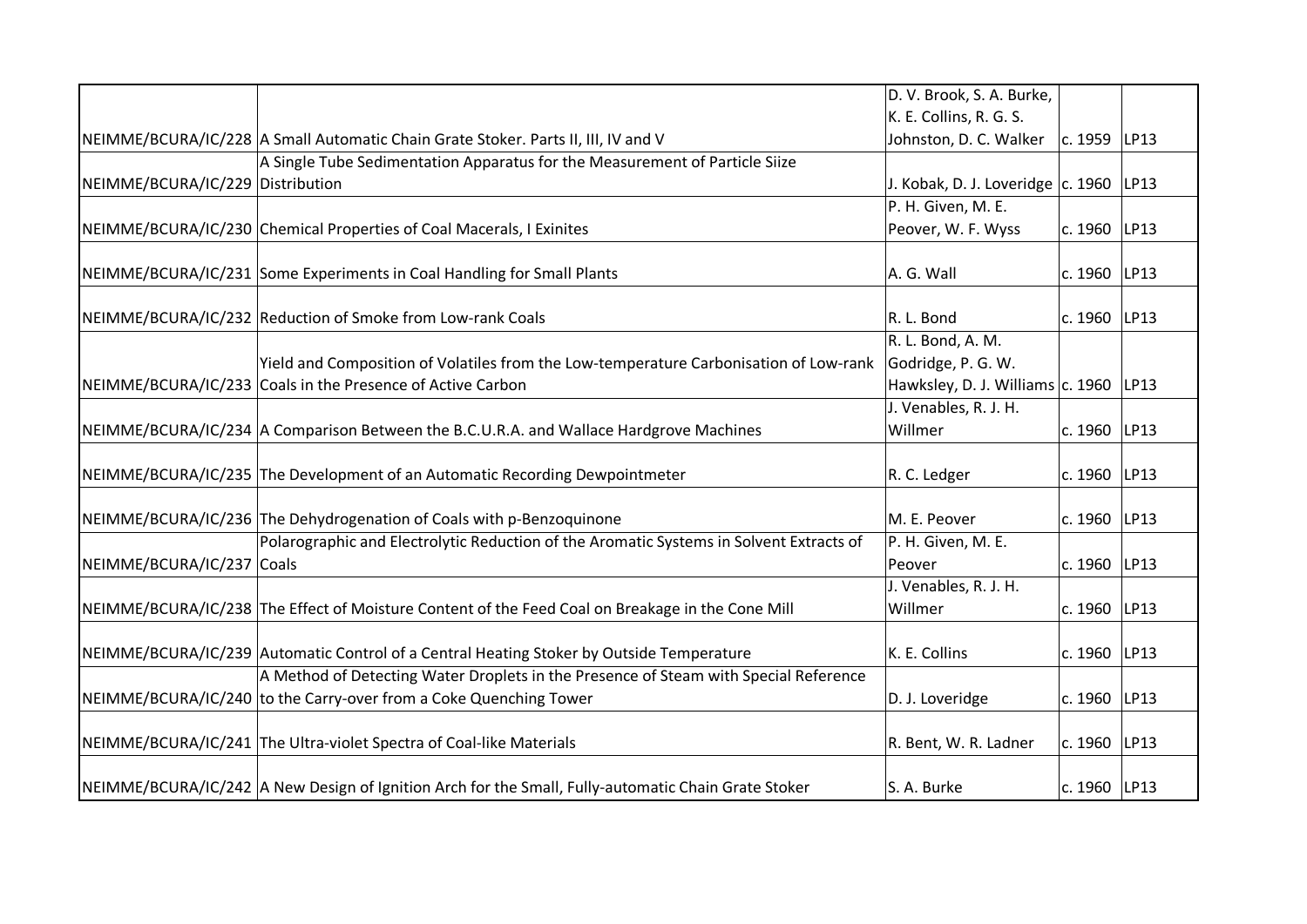|                                    | NEIMME/BCURA/IC/243 Coal Macerals: Infra-red Absoption Spectra of Exinites and Vitrinites             | R. Bent, J. K. Brown                         | c. 1960 LP13   |      |
|------------------------------------|-------------------------------------------------------------------------------------------------------|----------------------------------------------|----------------|------|
|                                    |                                                                                                       | G. R. Angell, F. V.                          |                |      |
|                                    | NEIMME/BCURA/IC/244 The Spectrochemical Analysis of Coal Ash, Slags and Boiler Deposits               | Bethell                                      | c. 1960   LP13 |      |
|                                    | Chain-grate Stoker Development - Improvements in the Performance of a Chain-grate                     |                                              |                |      |
|                                    | NEIMME/BCURA/IC/245 Stoker Achieved by the Redistribution of Primary Air                              | T. J. K. Rolfe                               | c. 1960 LP13   |      |
|                                    | NEIMME/BCURA/IC/246 An Improved Recording Vane Anemometer                                             | K. E. Collins, D. J. Steele $ c. 1960 $ LP13 |                |      |
|                                    | NEIMME/BCURA/IC/247   A Torsion Vane Anemometer for the Continuous Measurement of Air Flow            | K. E. Collins, D. J. Steele $ c. 1960 $ LP13 |                |      |
|                                    |                                                                                                       | J. H. Blackett, N. L.                        |                |      |
|                                    | NEIMME/BCURA/IC/248 Some Measurements of the Efficiency of a Louvred Cone Dust Collector              | <b>Bowles</b>                                | c. 1960 LP13   |      |
|                                    |                                                                                                       |                                              |                |      |
|                                    | NEIMME/BCURA/IC/249 The B.C.U.R.A. Slag Viscometer                                                    | J. T. Shaw                                   | c. 1961   LP13 |      |
|                                    |                                                                                                       | R. G. S. Johnston, B. H.                     |                |      |
|                                    | NEIMME/BCURA/IC/250 Development of Fuel Handling Equipment For the Small Automatic Chain Grate Stoker | Jones                                        | c. 1961 LP13   |      |
|                                    |                                                                                                       | I. G. C. Dryden, W. K.                       |                |      |
|                                    | NEIMME/BCURA/IC/251 The Mechanism of Coke Formation - Part IV                                         | Joy                                          | c. 1961   LP13 |      |
|                                    |                                                                                                       | R. J. Cook, A. H.                            |                |      |
|                                    |                                                                                                       | Howland, R. G. S.                            |                |      |
|                                    | NEIMME/BCURA/IC/252 A Report on the Small Automatic Chain-Grate Stoker Field Trials 1959 - 60         | Johnston                                     | c. 1961 LP13   |      |
|                                    | Further Trials on Coal Handling - The Effects of Fines Content and Free Moisture on the               |                                              |                |      |
|                                    | NEIMME/BCURA/IC/253 Handling of Industrial Washed Smalls                                              | A. G. Wall                                   | c. 1961 LP13   |      |
|                                    | Preliminary Investigation of the Measurement of Practical Thermal Diffusivity of Coal by              |                                              |                |      |
| NEIMME/BCURA/IC/254 Kraev's Method |                                                                                                       | S. Badzioch                                  | c. 1961 LP13   |      |
| NEIMME/BCURA/IC/255                |                                                                                                       |                                              |                | LP13 |
| NEIMME/BCURA/IC/256                |                                                                                                       |                                              |                | LP13 |
|                                    | NEIMME/BCURA/IC/257 Studies of the Reactivity of Reator Grade Graphite and Other Carbons              | P. A. H. Tee                                 | c. 1962 LP13   |      |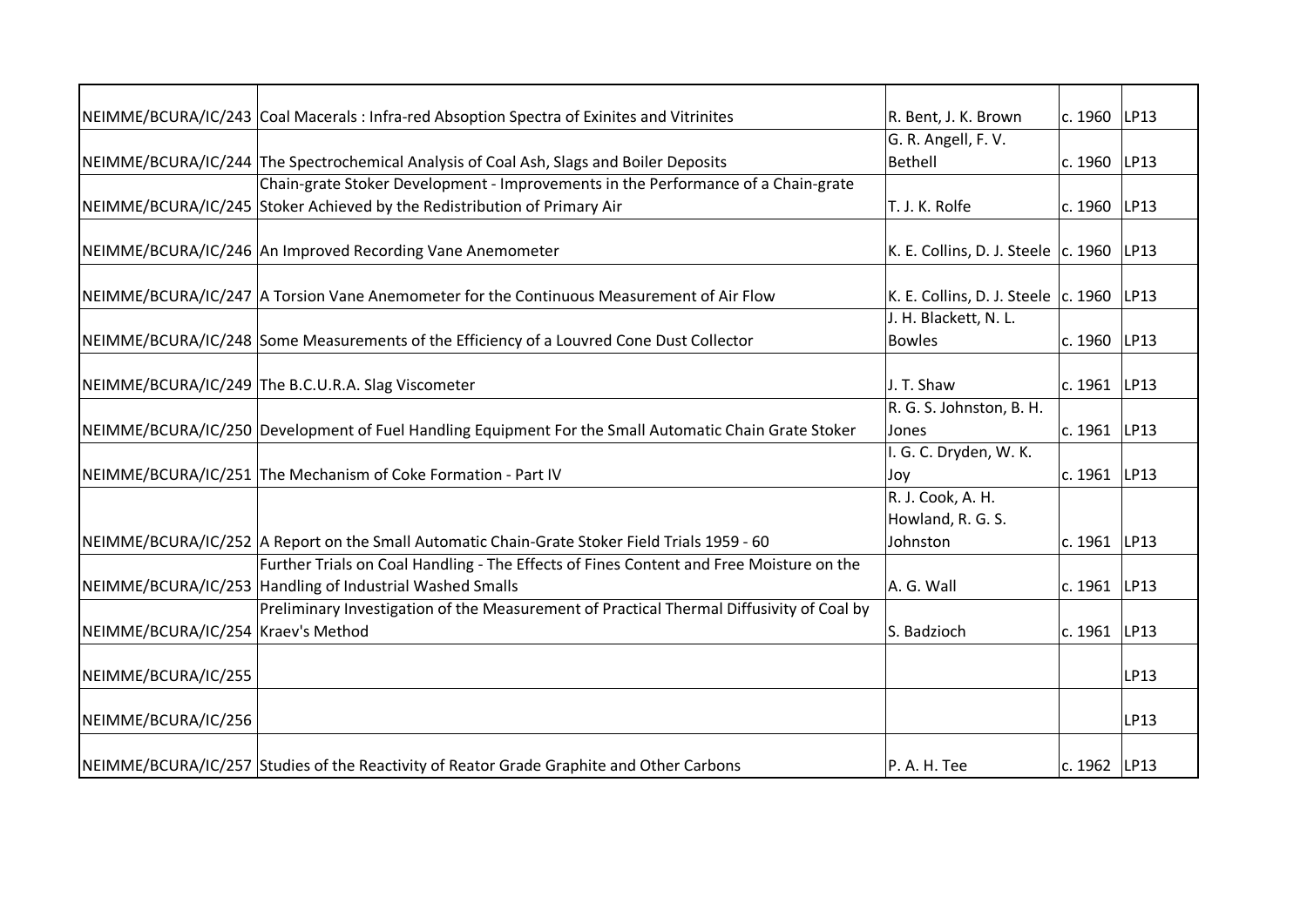|                                                                                                 | A. M. Godridge, S.                   |                  |      |
|-------------------------------------------------------------------------------------------------|--------------------------------------|------------------|------|
|                                                                                                 | Badzioch, P. G. W.                   |                  |      |
| NEIMME/BCURA/IC/258 A Particle Size Classifier for Preparing Graded Sub-Sieve Fractions         | Hawksley                             | c. 1962 LP13     |      |
|                                                                                                 | A. M. Godridge, I. B.                |                  |      |
| NEIMME/BCURA/IC/259 Preliminary Studies of Mineral Matter in Pulverised Fuel                    | Gussin                               | c. 1962          | LP13 |
|                                                                                                 | W. R. Ladner, A. E.                  |                  |      |
| NEIMME/BCURA/IC/260 The Hydrogen Distribution in Macerals                                       | Stacey                               | c. 1962          | LP13 |
|                                                                                                 |                                      |                  |      |
| NEIMME/BCURA/IC/261 Tests on Automatically Controlled Chain-Grate-Fired Shell Boiler            | T. J. K. Rolfe                       | c. 1962 LP13     |      |
|                                                                                                 | F. J. Pinchin, E.                    |                  |      |
| NEIMME/BCURA/IC/262 Fas-Liquid Chromatography of an Anthracene Oil                              | Pritchard                            | c. 1962          | LP13 |
| Some Measurements of the Effects of Fuel Characteristics and Plant Output on the Rate           |                                      |                  |      |
| NEIMME/BCURA/IC/263 of Solids Emission from a Shell Boiler under Manual and Automatic Control   | D. J. Loveridge                      | c. 1962   LP13   |      |
|                                                                                                 |                                      |                  |      |
| NEIMME/BCURA/IC/264 The Design of Buckets for Elevators                                         | M. Harris, A. G. Wall                | c. 1962          | LP13 |
| Investigation of the Composition, Pozzolanio Properties and Formation of Pulverised Fuel        |                                      |                  |      |
| NEIMME/BCURA/IC/265 Fly Ash                                                                     | D. J. Thorne, J. D. Watt             | c. 1962 LP13     |      |
| Measurement of the Internal Friction and the Dynamic Young's Modulus for Coal and               |                                      |                  |      |
| NEIMME/BCURA/IC/266 Graphite                                                                    | P. E. English                        | c. 1962          | LP13 |
| NEIMME/BCURA/IC/267 Shear Strength Measurements on Some Free Flowing Granular Materials         | J. C. Richards                       | c. 1962          | LP13 |
|                                                                                                 |                                      |                  |      |
| NEIMME/BCURA/IC/268 An Open Twin-Screw Feeder for Coal Handling                                 | M. Harris, W. L. Rivett              | $ c. 1963 $ LP13 |      |
|                                                                                                 |                                      |                  |      |
| NEIMME/BCURA/IC/269 The Development of a Damper with a Linear Characteristic                    | M. H. Barker<br>A. G. Roberts, D. M. | c. 1963   LP13   |      |
|                                                                                                 |                                      |                  |      |
| NEIMME/BCURA/IC/270 A Method for Predicting the Slagging Behaviour of Coals in Cyclone Furnaces | Wilkins                              | c. 1963          | LP13 |
| NEIMME/BCURA/IC/271 The Adhesion of Beds of Coal Powder to Solid Surfaces                       | B. B. Morgan                         | c. 1963          | LP13 |
|                                                                                                 | D. W. Gill, E. A.                    |                  |      |
| NEIMME/BCURA/IC/272 Some Flame Radiation Measurements on a Cross-Fired Glass Furnace            | Chandler                             | c. 1963          | LP13 |
|                                                                                                 |                                      |                  |      |
| NEIMME/BCURA/IC/273 Entrainment into an Air Jet Laden with Particles                            | M. A. Field                          | c. 1963 LP13     |      |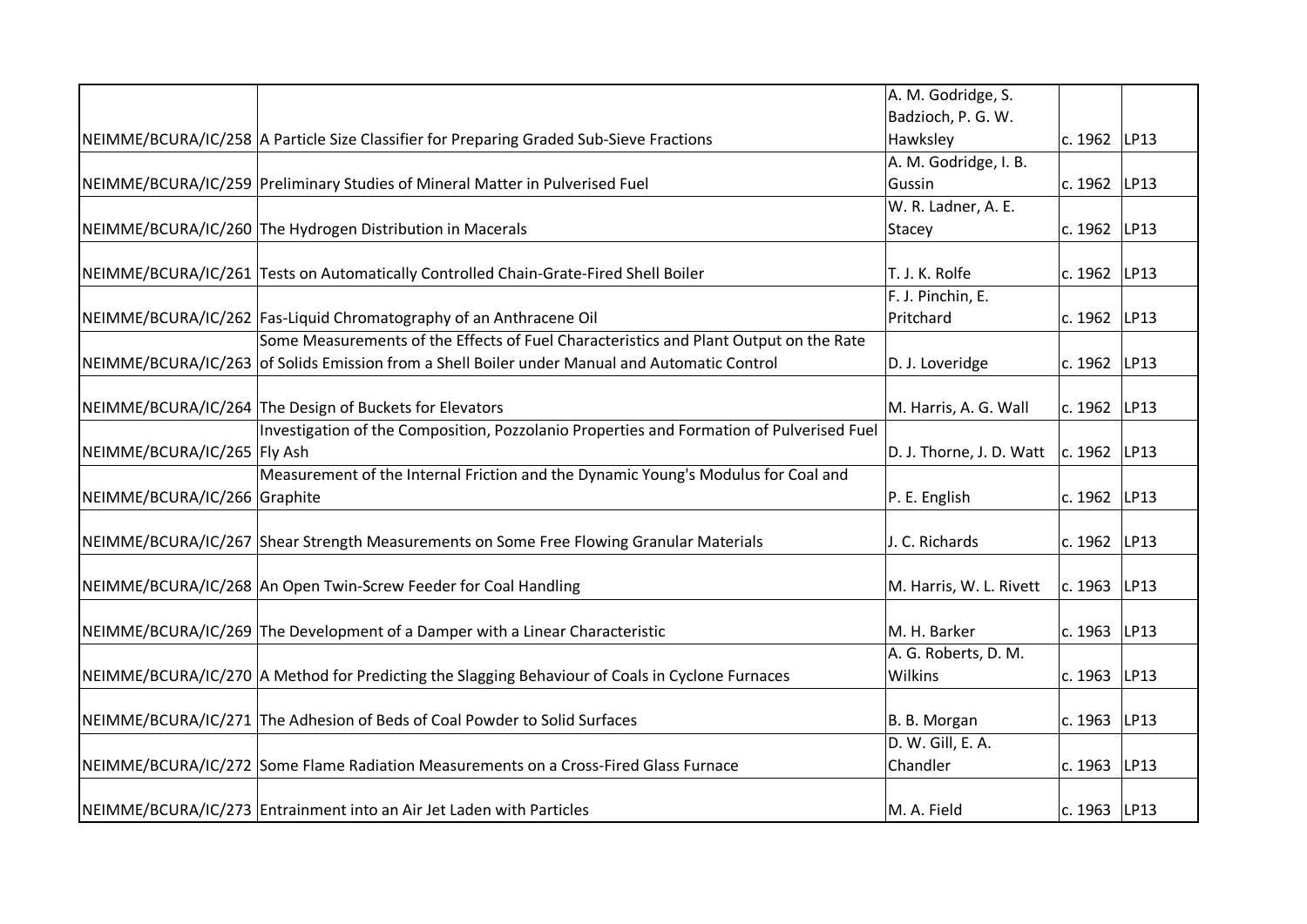|                                     | NEIMME/BCURA/IC/274 Shear and Tensile Strength Measurement on Powders Exhibiting Mild Cohesion               | J. C. Richards                               | c. 1963 LP13   |      |
|-------------------------------------|--------------------------------------------------------------------------------------------------------------|----------------------------------------------|----------------|------|
|                                     | Temperature Measurements on Chain, Chassis, and Ignition Arch of the Small Chain-                            |                                              |                |      |
| NEIMME/BCURA/IC/275 Grate Stoker    |                                                                                                              | R. J. Cook                                   | c. 1963 LP13   |      |
|                                     | Field Trials to Assess the Performance of Automatically Controlled Small-pipe Central                        | A. H. Howland, D. C.                         |                |      |
| NEIMME/BCURA/IC/276 Heating Systems |                                                                                                              | Walker                                       | c. 1963        | LP13 |
|                                     |                                                                                                              |                                              |                |      |
|                                     | NEIMME/BCURA/IC/277 The Development of an Automatic "Hold-Fire" System                                       | M. H. Barker                                 | c. 1963   LP13 |      |
|                                     |                                                                                                              | R. L. Bond, I. F.                            |                |      |
|                                     |                                                                                                              | Galbraith, W. R. Ladner,                     |                |      |
|                                     | NEIMME/BCURA/IC/278 A Preliminary Investigation into the Reactions of Coal in a Plasma Jet                   | G. I. T McConnell                            | c. 1963        | LP13 |
|                                     | Investigation of the Temperature Variation of the Thermal Conductivity and Thermal                           | S. Badzioch, D. R.                           |                |      |
|                                     | NEIMME/BCURA/IC/279 Diffusivity of Coal during Carbonisation                                                 | Gergory, M. A. Field                         | c. 1964        | LP13 |
|                                     | The Properties of Ceramic-coated Tube Surfaces and their Application to Studies of Ash                       | R. J. Bishop, C. G.                          |                |      |
| NEIMME/BCURA/IC/280 Deposition      |                                                                                                              | Holland                                      | c. 1964        | LP13 |
|                                     |                                                                                                              |                                              |                |      |
|                                     | NEIMME/BCURA/IC/281 Further Measurements of the Adhesion of Powder Beds to a Solid Surface                   | B. B. Morgan                                 | c. 1964   LP13 |      |
|                                     |                                                                                                              |                                              |                |      |
|                                     | NEIMME/BCURA/IC/282 The Development of a Vibrating Stoker suitable for Use of Shell Boilers                  | G. Ball, M. Neverton                         | c. 1964        | LP13 |
|                                     | Slagging, Clinkering and Deposit-forming Tendencies of Coals Burnt on a Chain Grate                          | W. M. Crane, T. J. K.                        |                |      |
| NEIMME/BCURA/IC/283 Stoker          |                                                                                                              | Rolfe                                        | c. 1965 LP13   |      |
|                                     |                                                                                                              |                                              |                |      |
|                                     | NEIMME/BCURA/IC/284 The Automatic Control of Shell Boilers                                                   | B. F. E. Pell, T. J. K. Rolfe c. 1965   LP13 |                |      |
|                                     |                                                                                                              | R. L. Brown, J. C.                           |                |      |
|                                     | NEIMME/BCURA/IC/285 Kinematics of the Flow of Dry Powders and Bulk Solids                                    | Richards                                     | c. 1965 LP13   |      |
|                                     |                                                                                                              | J. Greenwood                                 |                |      |
|                                     | NEIMME/BCURA/IC/286  Investigations of Methods of Labelling Coal Particles with Tritium for Breakage Studies | (Venables)                                   | c. 1965        | LP13 |
|                                     |                                                                                                              |                                              |                |      |
|                                     | NEIMME/BCURA/IC/287 The Measurement of Gas Temperature using a Line Reversal Method                          | P. E. English                                | c. 1965 LP13   |      |
|                                     |                                                                                                              | W. R. Ladner, R.                             |                |      |
|                                     | NEIMME/BCURA/IC/288 The Determination of the Moisture in Coals and Cokes by Nuclear Magnetic Resonance       | Wheatley                                     | c. 1965 LP13   |      |
|                                     |                                                                                                              |                                              |                |      |
|                                     | NEIMME/BCURA/IC/289   Investigations of the Self-hardening Properties of Four Scottish Fly Ashes             | D. J. Thorne, J. D. Watt   c. 1965   LP13    |                |      |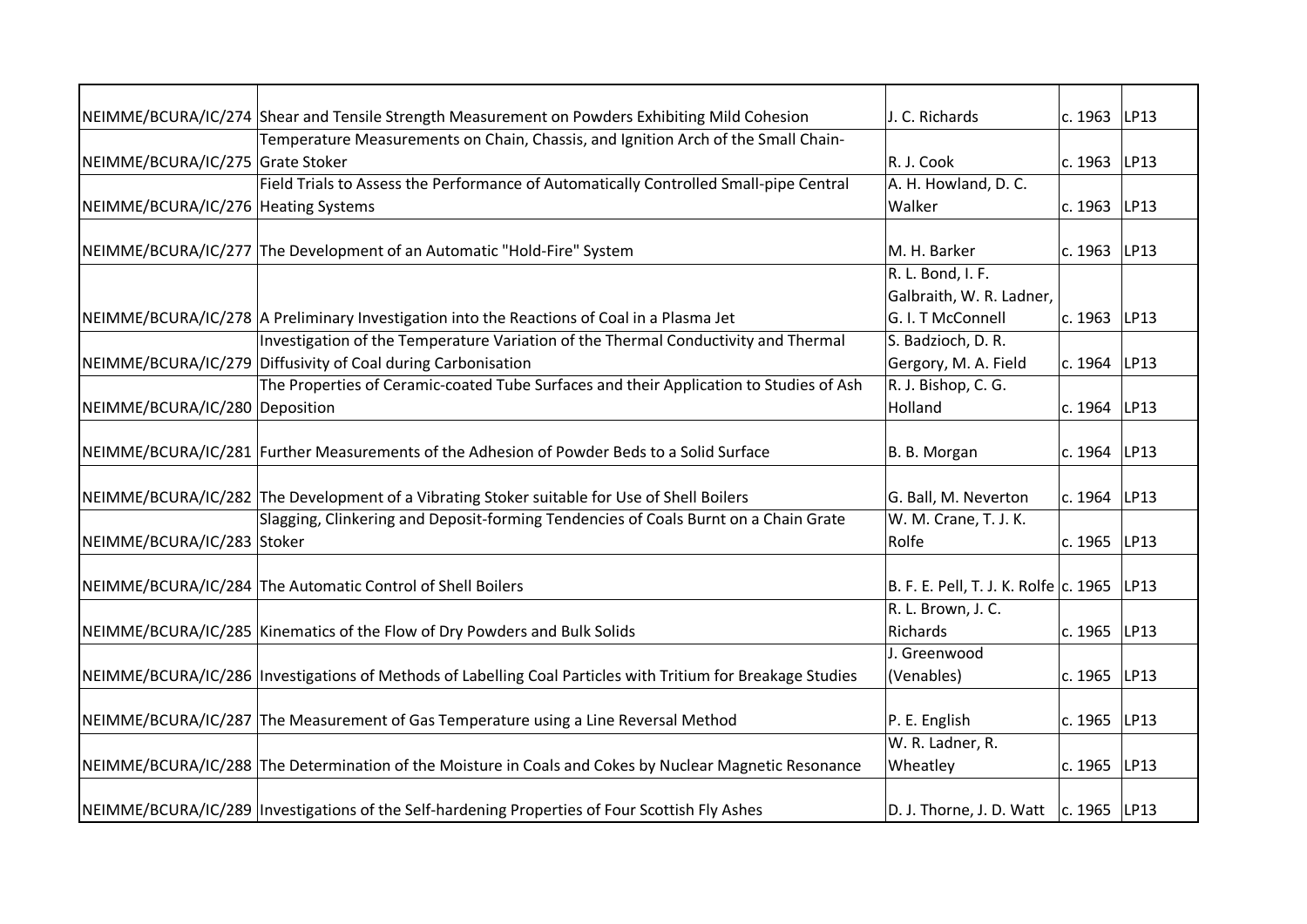|                                       | NEIMME/BCURA/IC/290 Micro-analytical Methods for Coal and Kindred Materials                                     | M. P. Mendoza                               | c. 1965 LP13   |      |
|---------------------------------------|-----------------------------------------------------------------------------------------------------------------|---------------------------------------------|----------------|------|
|                                       | Corrosion of Three Austenitic Steels by Alkali Sulphate/Chloride Mixtures at Elevated                           | N. Peters, J. A. C.                         |                |      |
| NEIMME/BCURA/IC/291 Temperatures      |                                                                                                                 | Samms                                       | c. 1965 LP13   |      |
|                                       | A Two-Colour Pyrometer for Measuring the Temperature and Velocity of Particles                                  |                                             |                |      |
|                                       | NEIMME/BCURA/IC/292 Suspended in a Gas Stream                                                                   | P. C. Yellow                                | c. 1965        | LP13 |
|                                       | Measurements of the Tensile Strength of Size-graded Powders of Coal and other                                   |                                             |                |      |
| NEIMME/BCURA/IC/293 Materials         |                                                                                                                 | B. B. Morgan                                | c. 1965   LP13 |      |
|                                       |                                                                                                                 | A. R. Murnaghan, E.                         |                |      |
|                                       | NEIMME/BCURA/IC/294 An Automatic Process Gas Chromatograph                                                      | Pritchard                                   | c. 1965 LP13   |      |
|                                       |                                                                                                                 |                                             |                |      |
|                                       | NEIMME/BCURA/IC/295   Investigations of Wear in Coal Pulverisers Part 1: General Considerations                 | F. J. Hiorns, B. M. Parish $ c. 1965 $ LP13 |                |      |
|                                       | Investigations of Wear in Coal Pulverisers Part 2: Considerations of the Minerals present                       |                                             |                |      |
|                                       | NEIMME/BCURA/IC/296 in Coal in relation to Pulveriser Wear                                                      | D. R. Cooling                               | c. 1965   LP13 |      |
|                                       | Investigations of Wear in Coal Pulverisers Part 3: Description of a Laboratory Method and                       |                                             |                |      |
|                                       | NEIMME/BCURA/IC/297 Apparatus for measuring Coal Pulveriser Wear                                                | F. J. Hiorns, B. M. Parish $ c. 1965 $ LP13 |                |      |
|                                       |                                                                                                                 |                                             |                |      |
|                                       | NEIMME/BCURA/IC/298 Measurement of Plasma Temperature by the Method of Relative Line Intensities                | M. A. Wright                                | c. 1966 LP13   |      |
|                                       | The Chemical Composition and Physical Structure of Alkali-enriched Deposits formed in                           |                                             |                |      |
| NEIMME/BCURA/IC/299 Combustor Tests   |                                                                                                                 | R. J. Bishop, E. Hurley                     | c. 1966   LP13 |      |
|                                       |                                                                                                                 | M. D. Gray, G. M.                           |                |      |
|                                       | NEIMME/BCURA/IC/300 Radio-Frequency Induction Heating of Gases                                                  | Kimber, T. J. Pennock                       | c. 1966 LP13   |      |
|                                       | Fluidised Combustion - A Preliminary Appraisal of Fluidisation Data, Existing Plant and the D. S. Teague, S. J. |                                             |                |      |
|                                       | NEIMME/BCURA/IC/301 Possibilities of Further Development                                                        | Wright                                      | c. 1966   LP13 |      |
|                                       |                                                                                                                 | D. J. Keating, S. J.                        |                |      |
|                                       | NEIMME/BCURA/IC/302 Some Small-scale Fluidised-Combustion Experiments                                           | Wright                                      | c. $1966$ LP13 |      |
|                                       |                                                                                                                 |                                             |                |      |
|                                       | NEIMME/BCURA/IC/303 The Tensile Strength of Wet Coal Fractions                                                  | J. C. Richards                              | c. 1966 LP13   |      |
|                                       | Investigations of Wear in Coal Pulverisers Part 4: The Relative Contribution to Pulveriser                      |                                             |                |      |
|                                       | NEIMME/BCURA/IC/304 Wear of Different Parts of Two Coal Seams                                                   | D. R. Cooling                               | c. 1966   LP13 |      |
|                                       | Mixing and Recirculation Patterns from Double Concentric Jet Burners using an                                   | G. J. Wingfield, J.                         |                |      |
| NEIMME/BCURA/IC/305  Isothermal Model |                                                                                                                 | Martin                                      | c. 1966 LP13   |      |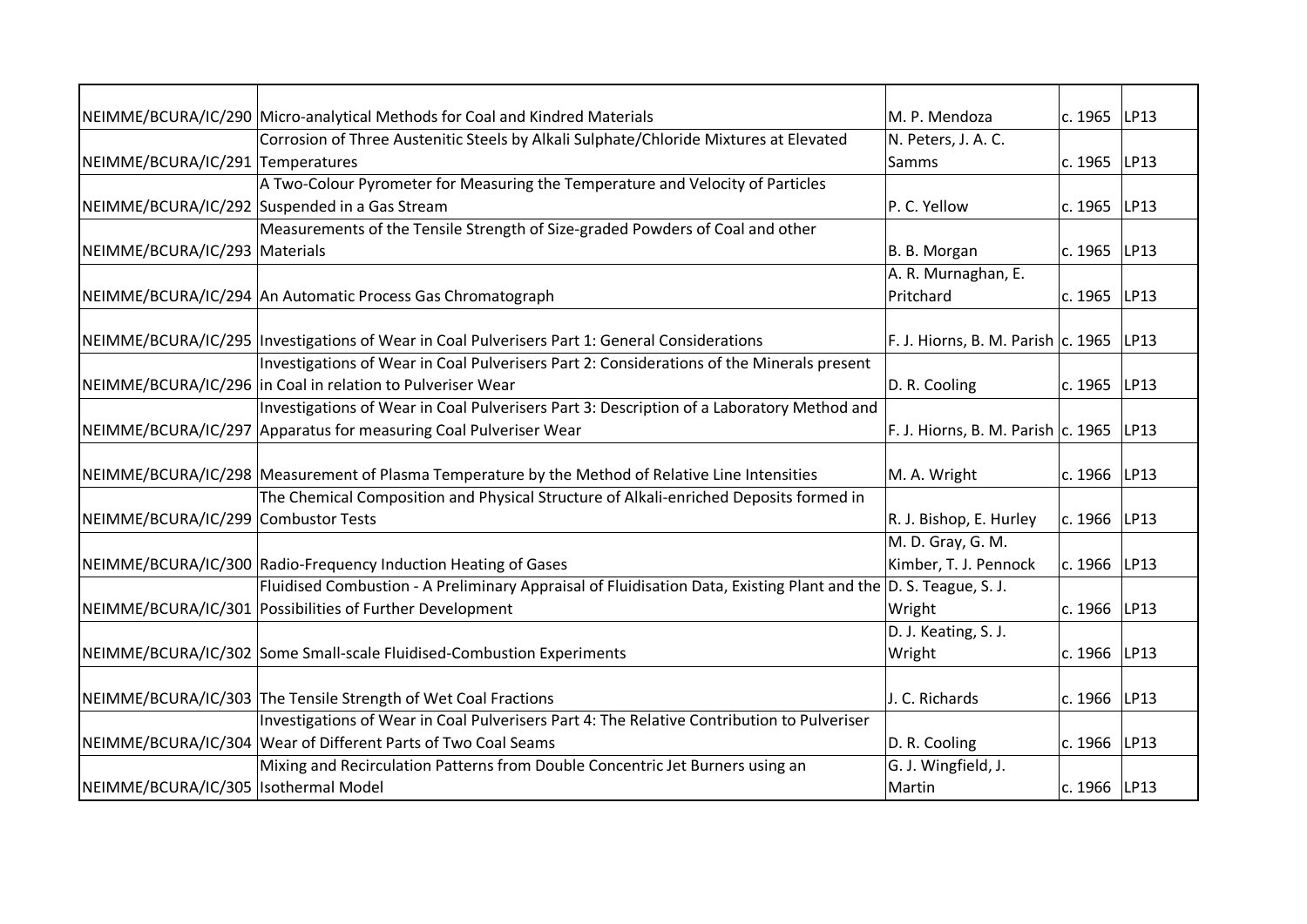|                               | NEIMME/BCURA/IC/306 Some Problems of the Combustion of Coal for MHD Power Generation                         | A. G. Roberts                           | c. 1966 LP13     |      |
|-------------------------------|--------------------------------------------------------------------------------------------------------------|-----------------------------------------|------------------|------|
|                               |                                                                                                              | W. M. Crane, T. J. K.                   |                  |      |
|                               | NEIMME/BCURA/IC/307 The Effect of Recycling Flue Gas on Deposit Formation on the Tube Bank of a Shell Boiler | Rolfe                                   | c. 1966 $ LP13 $ |      |
|                               |                                                                                                              | P. C. Baker, M. H.                      |                  |      |
|                               |                                                                                                              | Barker, D. J. Loveridge,                |                  |      |
|                               | NEIMME/BCURA/IC/308 The Design and Construction of the BCURA Pulverised-fuel Flame Test Plant                | G. G. Thurlow                           | c. 1966   LP13   |      |
|                               |                                                                                                              | R. B. Sainsbury, P. C.                  |                  |      |
|                               | Thermal Decomposition of Pulverised-fuel Particles Part 1: Apparatus and Experimental                        | Yellow, S. Badzioch, P.                 |                  |      |
| NEIMME/BCURA/IC/309 Procedure |                                                                                                              | G. W. Hawksley                          | c. 1966 LP13     |      |
|                               | Investigations of Wear in Coal Pulverisers. Part 5: Effects on Wear Rates of Shale, Quartz                   | D. R. Cooling, B. M.                    |                  |      |
|                               | NEIMME/BCURA/IC/310 and Muscovite Additions to a Coal Feed                                                   | Parish                                  | c. 1966          | LP13 |
|                               | Investigations of Wear in Coal Pulverisers. Part 6: The Relation between Abrasion Indez                      | B. M. Parish, A. L.                     |                  |      |
|                               | NEIMME/BCURA/IC/311 and Wear Rates measured on a Roll Crusher Apparatus                                      | Beaman                                  | c. 1966          | LP13 |
|                               |                                                                                                              |                                         |                  |      |
| NEIMME/BCURA/IC/312           |                                                                                                              |                                         |                  | LP13 |
|                               | Energy Requirements in Coal Pulverising. Part 2: Some Measurements of the Energy                             |                                         |                  |      |
|                               | NEIMME/BCURA/IC/313 required to Break Cubes of Coal by Slow Compression and by Impact                        | R. W. Bown                              | c. 1967          | LP13 |
|                               | Energy Requirements in Coal Pulverising. Part 3: Measurements of Associated Energy in                        | R. W. Bown, W. D.                       |                  |      |
| NEIMME/BCURA/IC/314 Impact    |                                                                                                              | Idem, C. J. Hart                        | c. 1967          | LP13 |
|                               | Energy Requirements in Coal Pulverising. Part 4: The Effect of Ambient Conditions on the                     |                                         |                  |      |
|                               | NEIMME/BCURA/IC/315 Energy required to Pulverise Coal                                                        | R. W. Bown                              | c. 1967          | LP13 |
|                               |                                                                                                              |                                         |                  |      |
|                               | NEIMME/BCURA/IC/316 Measurement of the Density of P. F. / Air Mixtures                                       | R. Taylor                               | c. 1967   LP13   |      |
|                               |                                                                                                              | W. M. Crane, T. J. K.                   |                  |      |
|                               | NEIMME/BCURA/IC/317 Steam Injections as a means of preventing Deposit Formation in Economic Boilers          | Rolfe                                   | c. 1967          | LP13 |
|                               | A Mathamatical Model of the Combustion of Pulverised Coal in a Cylindrical Combustion                        |                                         |                  |      |
| NEIMME/BCURA/IC/318 Chamber   |                                                                                                              | M. A. Field, D. W. Gill                 | c. 1967          | LP13 |
|                               | NEIMME/BCURA/IC/319 The Rate of Assimilation of Mineral Matter by Coal-ash Slags                             | J. D. Watt, D. M. Wilkins $c$ . 1967    |                  | LP13 |
|                               |                                                                                                              |                                         |                  |      |
|                               | NEIMME/BCURA/IC/320 Rapid Micropyrolysis of Coals, Coal Tars and Aromatic Hydrocarbons                       | J. M. Napier, W. F. Wyss c. 1967   LP13 |                  |      |
|                               |                                                                                                              |                                         |                  |      |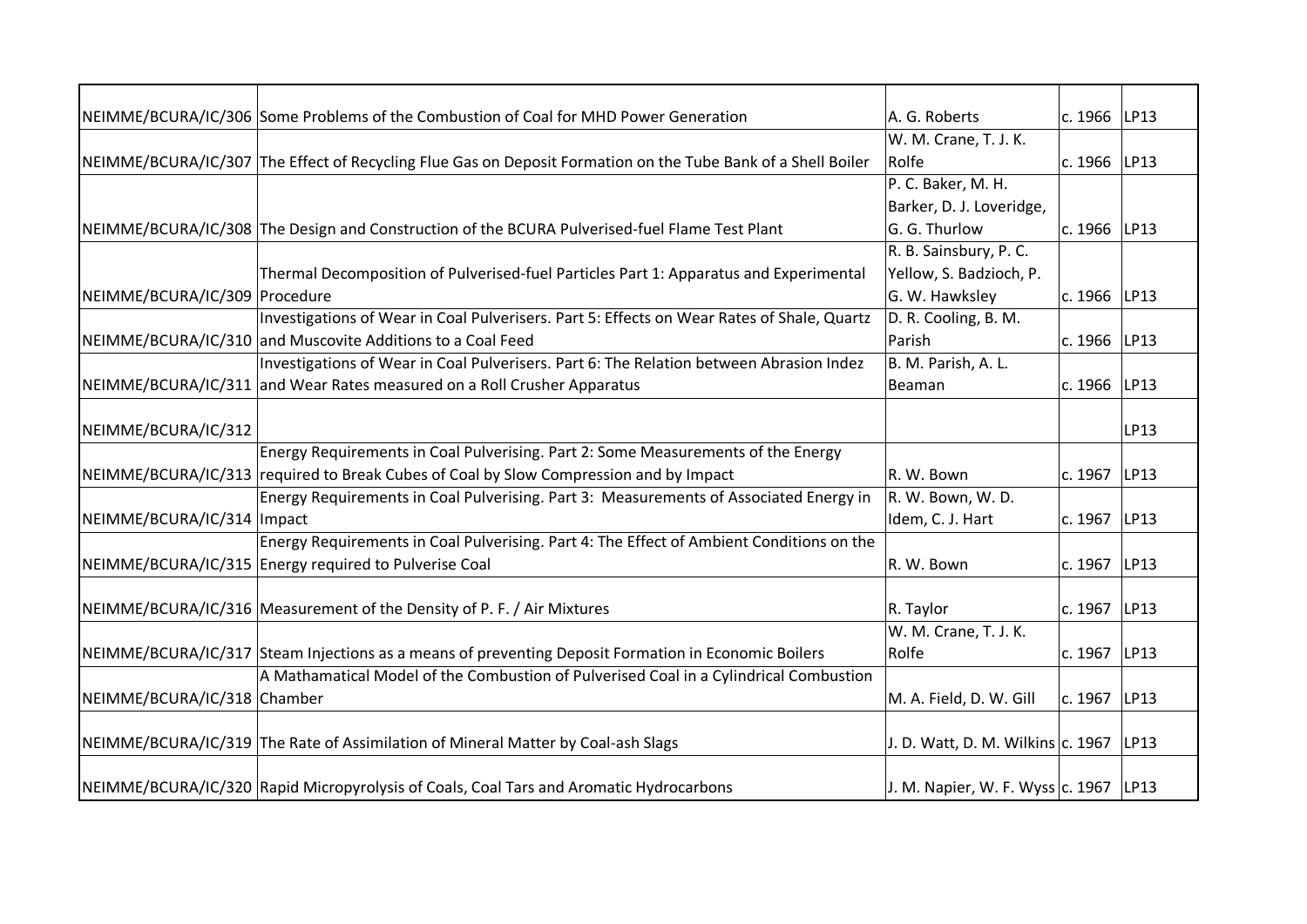|                                              | NEIMME/BCURA/IC/321 A Theoretical Assessment of Breakage Processes in the Roll Crusher            | M. Limb, B. M. Parish   | c. 1967 LP13   |      |
|----------------------------------------------|---------------------------------------------------------------------------------------------------|-------------------------|----------------|------|
|                                              |                                                                                                   |                         |                |      |
|                                              | NEIMME/BCURA/IC/322 Commissioning of the BCURA Pulverised-fuel Flame Research Plant               | D. J. Loveridge         | c. 1967        | LP13 |
|                                              |                                                                                                   | J. A. C. Samms, B. E.   |                |      |
|                                              | NEIMME/BCURA/IC/323 Phase Equilibria in the System CaO/CO2/H2O                                    | Evans                   | c. 1967        | LP13 |
|                                              | Rapid Heating of Pulverised Coal with Light Pulses. Part 1: Description of Apparatus and          | A. F. Granger, W. F.    |                |      |
| NEIMME/BCURA/IC/324 Preliminary Results      |                                                                                                   | Wyss                    | c. 1967 LP13   |      |
| NEIMME/BCURA/IC/325                          |                                                                                                   |                         |                | LP13 |
|                                              | Interim Report on the Development of Trickle-feed Smokeless Boilers for Central Heating           |                         |                |      |
| NEIMME/BCURA/IC/326 with Coal                |                                                                                                   | J. J. F. Flood          | c. 1967        | LP13 |
|                                              |                                                                                                   |                         |                |      |
|                                              |                                                                                                   |                         |                |      |
|                                              | NEIMME/BCURA/IC/327 The Measurement of Pulverised Coal Mass Flow in Ducts                         | M. J. Parkinson         | c. 1967 LP13   |      |
|                                              | NEIMME/BCURA/IC/328 Processing of Data Logger Tapes from the Pulverised-fuel Flame Research Plant | G. M. Ridout            | c. 1967        | LP13 |
|                                              | Measurements of Smoke Emission from Domestic Fuels and Appliances. Part 1. Open-fire              |                         |                |      |
|                                              |                                                                                                   |                         |                |      |
| NEIMME/BCURA/IC/329 Fuels                    |                                                                                                   | R. Dickinson            | c. 1967        | LP13 |
|                                              | Measurements of Smoke Emission from Domestic Fuels and Appliances. Part 2. Further                |                         |                |      |
| NEIMME/BCURA/IC/330 Open-fire Investigations |                                                                                                   | R. Dickinson            | c. 1967 LP13   |      |
|                                              |                                                                                                   | M. Harris, K. H.        |                |      |
|                                              | NEIMME/BCURA/IC/331   Flue-gas Recirculation : Tests on an Overfeed Combustion System             | Langdon, T. J. K. Rolfe | c. 1967        | LP13 |
|                                              | NEIMME/BCURA/IC/332 Further Results on Double Concentric Jet Burners in an Isothermal Model       | G. J. Wingfield         | c. 1967        | LP13 |
|                                              |                                                                                                   |                         |                |      |
|                                              | NEIMME/BCURA/IC/333 Changes in Particle Size during Pre-ignition Heating of Pulverised Coal       | R. F. Littlejohn        | c. 1967 LP13   |      |
|                                              | Installation of Time-of-Flight Mass Spectrometer and Preliminary Examination of Volatiles         |                         |                |      |
| NEIMME/BCURA/IC/334 from Flash-heated Coal   |                                                                                                   | W. K. Joy, E. Pritchard | c. 1968   LP13 |      |
|                                              |                                                                                                   |                         |                |      |
|                                              | NEIMME/BCURA/IC/335 The Origin of Flakes in the Product from a Roll Crusher Operating on Coal     | J. Greenwood            | c. 1968 LP13   |      |
|                                              | The Determination of Error in Sieving a Full Range of Coal Products using a Radioactive           |                         |                |      |
| NEIMME/BCURA/IC/336 Tracer                   |                                                                                                   | J. Greenwood            | c. 1968 LP13   |      |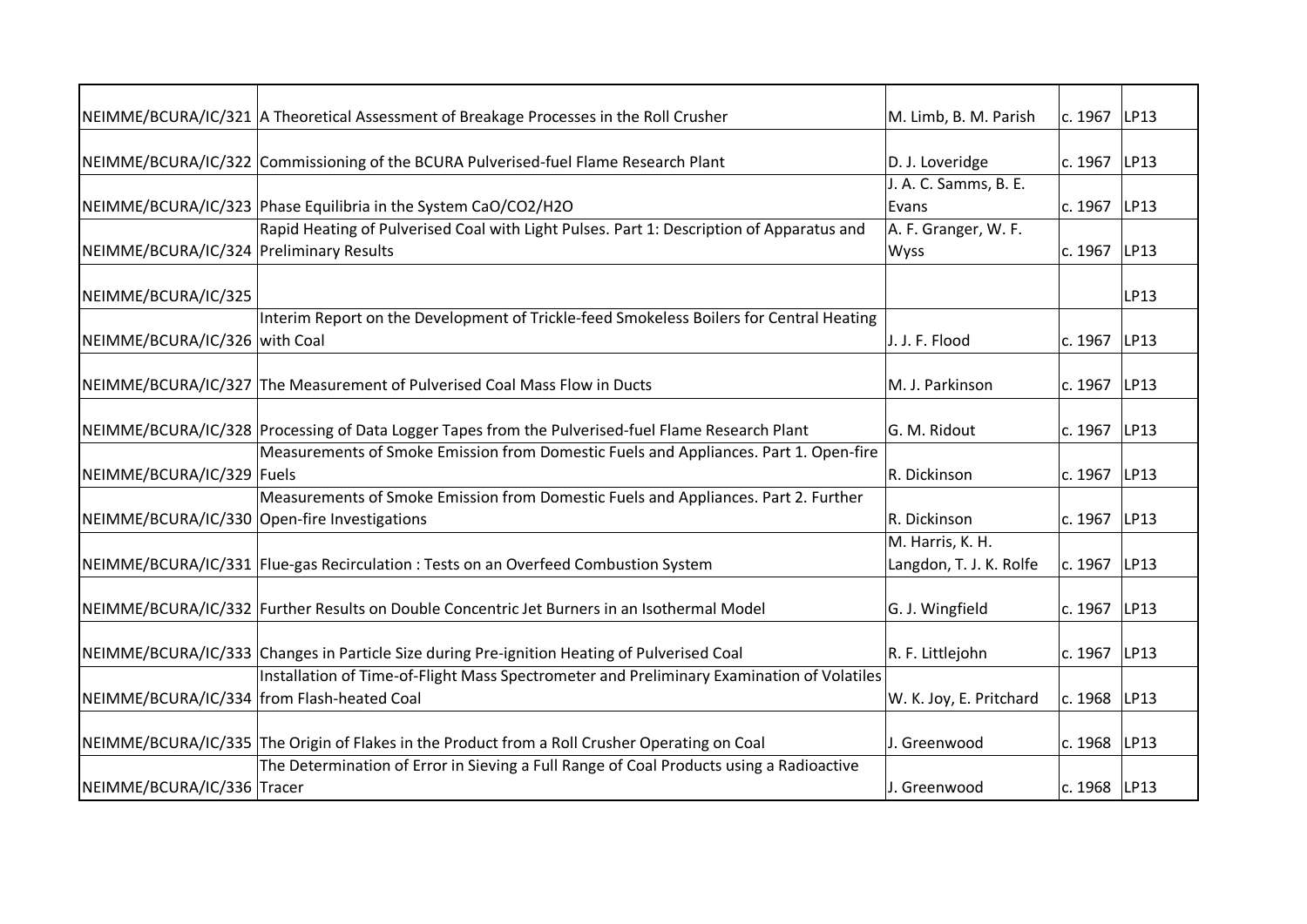|                                      |                                                                                                                                                    | J. Greenwood, F. J.       |                |      |
|--------------------------------------|----------------------------------------------------------------------------------------------------------------------------------------------------|---------------------------|----------------|------|
|                                      | NEIMME/BCURA/IC/337 The Breakage of Coarse Particles in Laboratory Ring-ball Pulverisers                                                           | Hiorns                    | c. 1968        | LP13 |
|                                      | The Application of the Line-reversal Method of Temperature Measurement to 'Dirty'                                                                  |                           |                |      |
|                                      | NEIMME/BCURA/IC/338 Gases, with Special Reference to the BCURA High-intensity Coal Combustor                                                       | P. E. English             | c. 1968        | LP13 |
|                                      |                                                                                                                                                    |                           |                |      |
|                                      | NEIMME/BCURA/IC/339 Measurement of Smoke Emissions from Domestic Appliances. Part 3. Appliances                                                    | R. Dickinson              | c. 1968        | LP13 |
|                                      |                                                                                                                                                    | S. Badzioch, R. B.        |                |      |
|                                      |                                                                                                                                                    | Sainsbury, P. G. W.       |                |      |
|                                      | NEIMME/BCURA/IC/340 Thermal Decomposition of Pulverised-fuel Particles Part 2. Analysis of Experimental Data                                       | Hawksley                  | c. 1968        | LP13 |
|                                      |                                                                                                                                                    | H. C. Ketley, M. C.       |                |      |
|                                      | NEIMME/BCURA/IC/341 Pilot-scale Studies on the Combustion of Coal in Fluidised Beds                                                                | Rogers, S. J. Wright      | c. 1968        | LP13 |
|                                      |                                                                                                                                                    |                           |                |      |
|                                      | NEIMME/BCURA/IC/342 Wet Grinding of Coal. Part 1. Laboratory Experiments                                                                           | D. W. Gill, F. J. Hiorns  | c. 1968        | LP13 |
|                                      |                                                                                                                                                    | D. W. Gill, F. J. Hirons, |                |      |
|                                      | NEIMME/BCURA/IC/343 Wet Grinding of Coal. Part 2. Preliminary Experiments with a Pilot-scale Tube Mill                                             | M. A. Wright              | c. 1968        | LP13 |
|                                      |                                                                                                                                                    |                           |                |      |
|                                      | NEIMME/BCURA/IC/344 Wet Grinding of Coal. Part 3. Further Investigations into the Wet Milling of Coal                                              | M. A. Wright              | c. 1968        | LP13 |
|                                      | Compressed and Low-pressure Air Injection as Means of Preventing Deposit Formation in                                                              | H. E. Jesson, T. J. K.    |                |      |
| NEIMME/BCURA/IC/345 Economic Boilers |                                                                                                                                                    | Rolfe                     | c. 1968        | LP13 |
| NEIMME/BCURA/IC/346                  |                                                                                                                                                    |                           |                | LP13 |
|                                      |                                                                                                                                                    | M. D. Ling, M.            |                |      |
|                                      | NEIMME/BCURA/IC/347 Tests on an Experimental Vibrating Grate for use in Shell Boilers. An Interim Report                                           | Neverton, T. J. K. Rolfe  | c. 1968        | LP13 |
|                                      | The Rapid Heating of Pulverised Coal wit Light Pulses. Part 2. Analysis of Products formed                                                         |                           |                |      |
|                                      | NEIMME/BCURA/IC/348 by Heating in an Inert Atmosphere                                                                                              | A. F. Granger             | c. 1968   LP13 |      |
|                                      |                                                                                                                                                    |                           |                |      |
|                                      | NEIMME/BCURA/IC/349 A New Method of Re-lining a Solid-fueld-boiler Flue                                                                            | S. A. Burke               | c. 1968        | LP13 |
|                                      | Combustion Efficiency and Heat-transfer Patterns in a Fluidised Bed Burning Untreated                                                              | R. G. Hickman, H. C.      |                |      |
|                                      | NEIMME/BCURA/IC/350 Coals Sized 1/4 in-0 (6.4 mm-0)                                                                                                | Ketley, S. J. Wright      | c. 1968        | LP13 |
|                                      |                                                                                                                                                    |                           |                |      |
|                                      | NEIMME/BCURA/IC/351 Ultrasonic Velocity Meter for Ducts Carrying a Pulverised Coal-Air Mixture                                                     | M. J. Parkinson           | c. 1968   LP13 |      |
|                                      |                                                                                                                                                    |                           |                |      |
|                                      | NEIMME/BCURA/IC/352 Low-pressure Air Injectin as a Means of Reducing Deposit Formation in Economic Boilers H. E. Jesson, K. L. Phipps c. 1968 LP13 |                           |                |      |